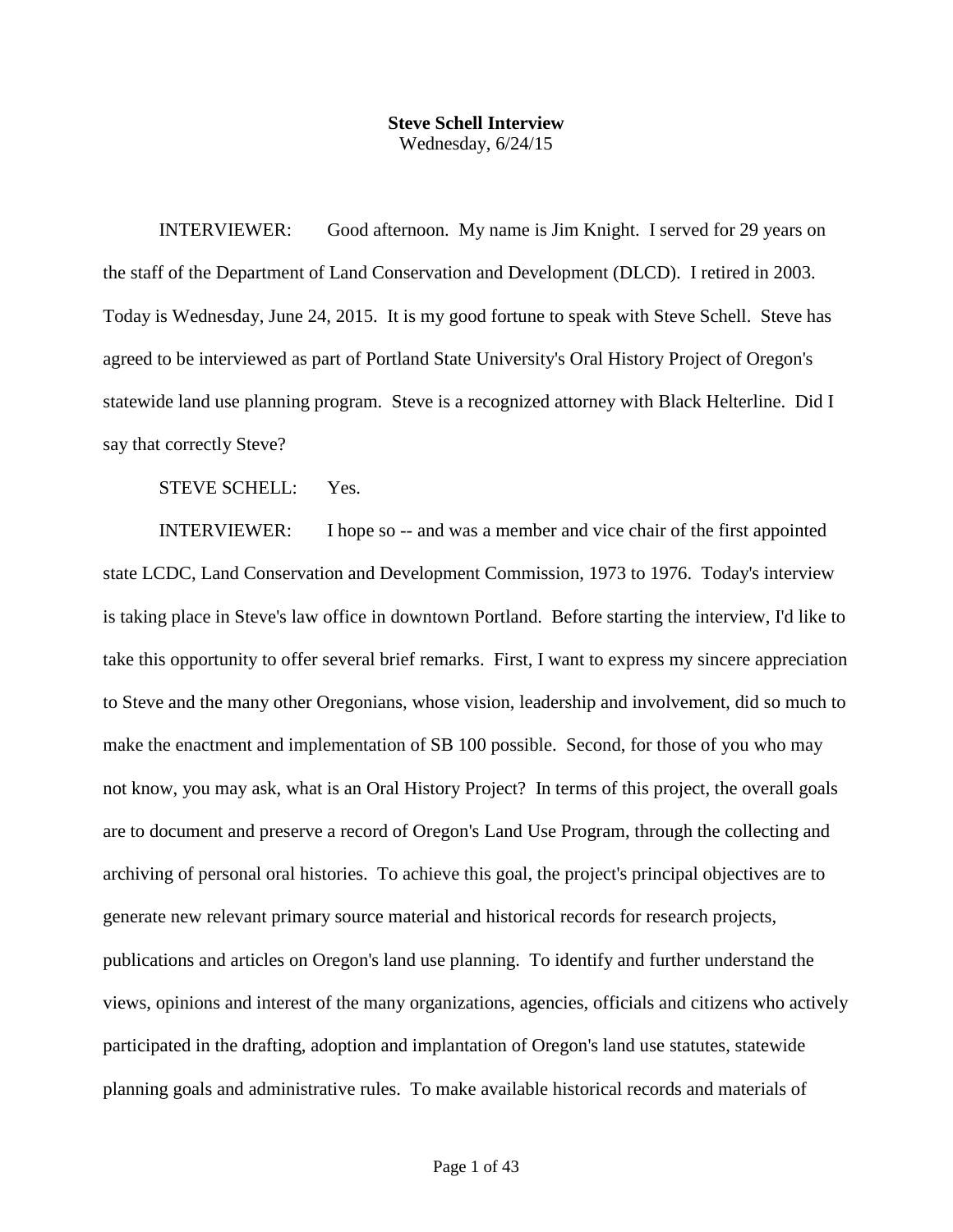specific interest to various local state and federal agencies, tribal governments, public and private interest groups and organizations, academic institutions and the general public. Enable comparison of the current state of Oregon's land use program with the views, opinions, and recollections of various participants regarding their visions and intention behind the passage of SB 100 and its implementation. Third, we interviewers and the individuals being interviewed are referred to as narrators in this first group, and those others to follow in the months ahead are the projects most visible participants. However, much is owed to those behind the scene at PSU's College of Urban and Public Affairs, working in collaboration with the LCD, overseeing the project's many details of organization, management and funding. Four, we reserve our special thanks to Cy Adler and Kevin Pozzi at PSU and Jim Rue and Rob Hallyburton at the DLCD. Finally, in May 2013, the DLCD held a special gathering to mark the 40th anniversary of the enactment of SB 100 and the start of Oregon's Land Use Program. I was asked, along with others, to offer some remarks to commemorate this history occasion. No, don't worry, I'm not going to delay today's interview by repeating all of my May 2013 remarks. However, here are excerpts I quoted from two of the Land Use Program's most famous champion, whose words I feel are very relevant as we start this Oral History Project. First, here are Governor Tom McCall's stirring thoughts in 1973, speaking about the people, environment and livability of the state he loved and what I'm sure he believed is the continuing challenge of land use planning in Oregon. "We're talking about more than preserving the beauty of Oregon. We're talking about the growth of Oregon and how that growth can be accomplished in the same manner. We're talking about the economy and the environment. We are talking about balance. In short, we are talking about people and the land." And the other quote is from the person I feel is the Land Use Program's true patriarch. This of course is Hector McPherson. Here are his inspiring words expressed in 1992, about the birth of the Land Use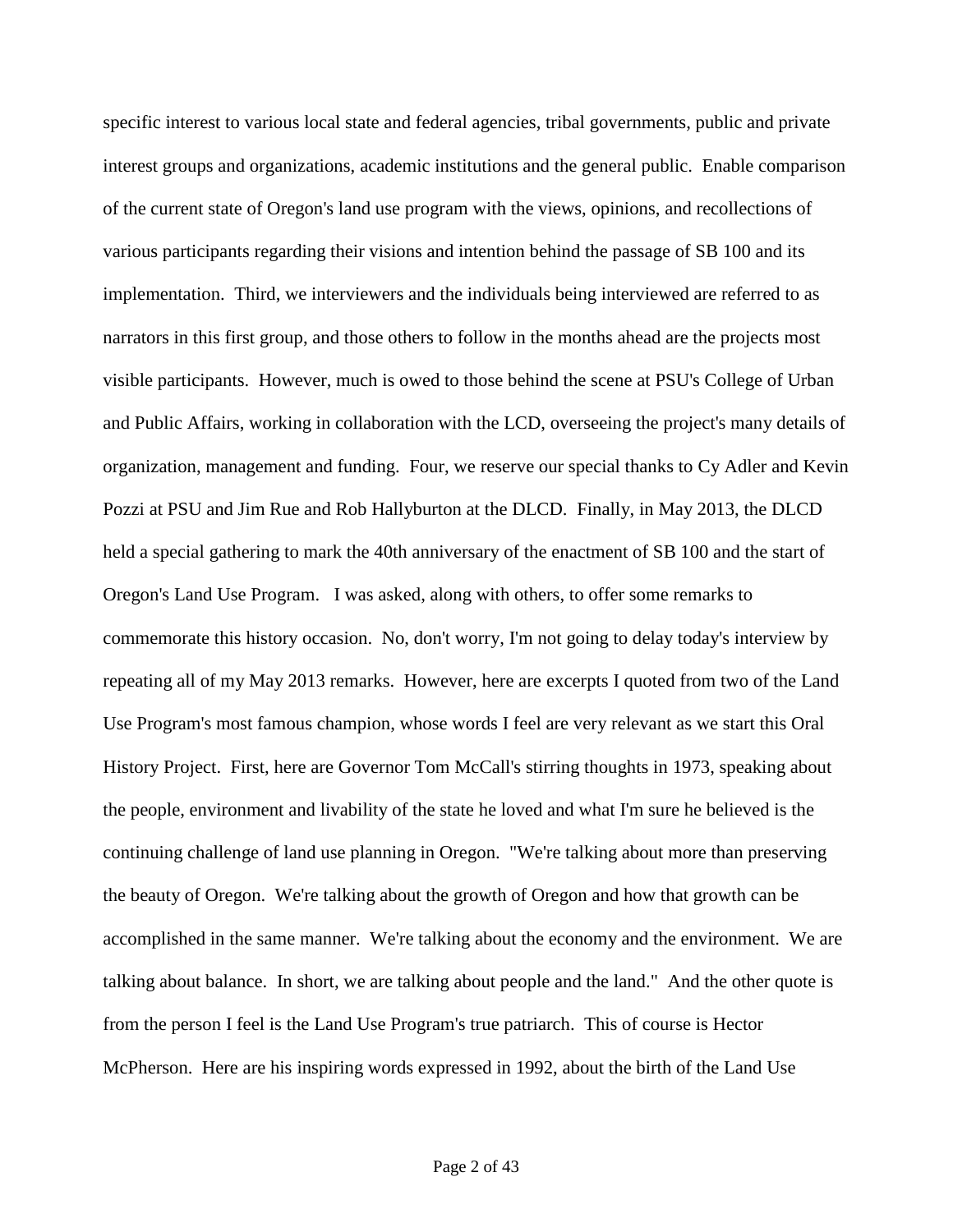Program and its importance for Oregon's future. "No, I do not know what I was creating. I think the most remarkable thing is that we are here 20 years later, after the enactment of SB 100 in 1973 and that it has been enough of a success to last at least this long. I knew that land use was a tremendously divisive type of thing. When I got into this thing, none of the other legislators, except for Ted Hallock wanted to join me, because they didn't feel it was anything that would enhance their political stature. And of course we had a number of times since then when I wondered if it was going to last through the next election. So I guess the most delightful thing is that it really still is here and has gotten some national recognition and is recognized, at least by some people in the State of Oregon, as having been desirable. I just hope with all the uncertainty that I see out there in the future that we can progress at least as well in the future, as we have in the past. I really have some confidence that the voters are sensible to recognize the strength of a program like this." Thank you again Tom and Hector for your very moving comments. Now, let's get on with today's interview. We have a series of questions we're going to be asking you Steve and the first group is ones that are sort of standard that we've been asking, you know, of all the narrators so far, and then there's a second group of issues and topics that we also may get to if we have time today.

STEVE SCHELL: Great.

INTERVIEWER: So Steve was generous enough to offer me some thoughts about each of these questions and so he may be referring to those as he answers the questions. Okay, number one, why don't we begin by having you give us a brief background of you and your family's arrival, settlement and life in Oregon.

STEVE SCHELL: So my -- I have pretty deep roots in Oregon. My -- on my father's side, my grandmother came from Albany and settled in Portland in the late 1800's, but her family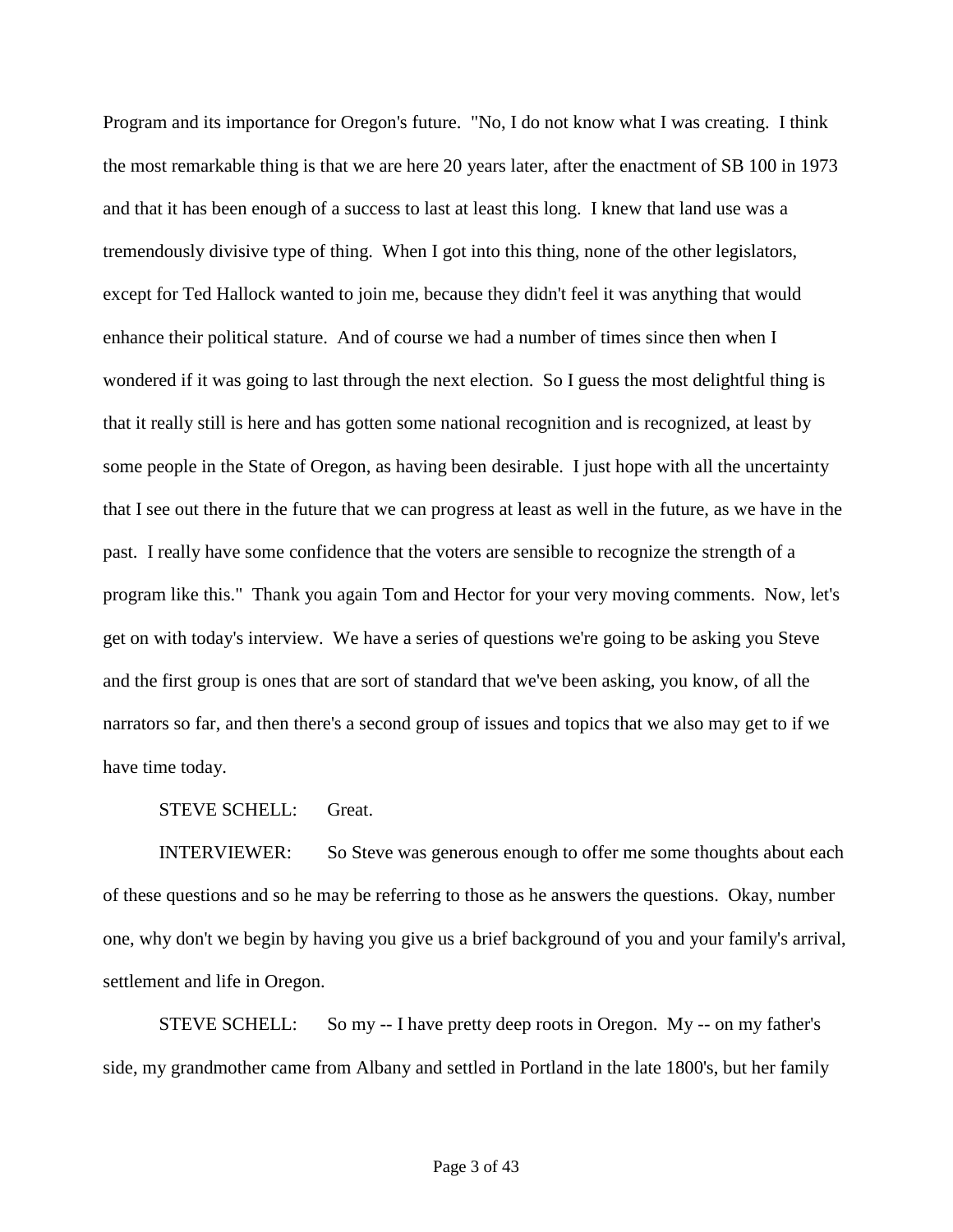basically came across the plains and she was the granddaughter of a guy named Layton Davis, and he was a captain who was in charge of the group that went after the Cayuse Indians from the Whitman Massacre. And so those roots are characters that I think -- I think Jim, and the -- the things I sent you, I was giving my Portland background. I was born in Portland. I can remember as a little kid going across the Hawthorne Bridge with my mother when the battleship at Oregon was still there, kind of just before it was towed out to use for target practicing in the second World War. So I have reasonably deep roots in Oregon from my family experience.

INTERVIEWER: Okay, great. As we begin this interview, I was hoping you would touch on your personal and professional relationships with Oregon's Land Use System and before you answer it, make sure you include your time on the commission --

STEVE SCHELL: Will do.

INTERVIEWER: -- which we've left off.

STEVE SCHELL: Will so. My -- it was an interesting set of opportunities that I had as, as a, as a college student really. First of all, I was asked by Bob Straub to serve as an intern, and so I was in my, I think junior year in majoring in political science at the University of Oregon. And --

INTERVIEWER: You might want to say who Bob Straub was for --

STEVE SCHELL: Oh, Bob --

INTERVIEWER: -- our audience.

STEVE SCHELL: Sure. He was after that period a governor. But at the time I was dealing with him, he was a State Senator.

INTERVIEWER: Right.

STEVE SCHELL: And so I got to sit on the floor of the State Senate with him and we chatted and ultimately I worked in his campaign. But while he was State Senate, he was also the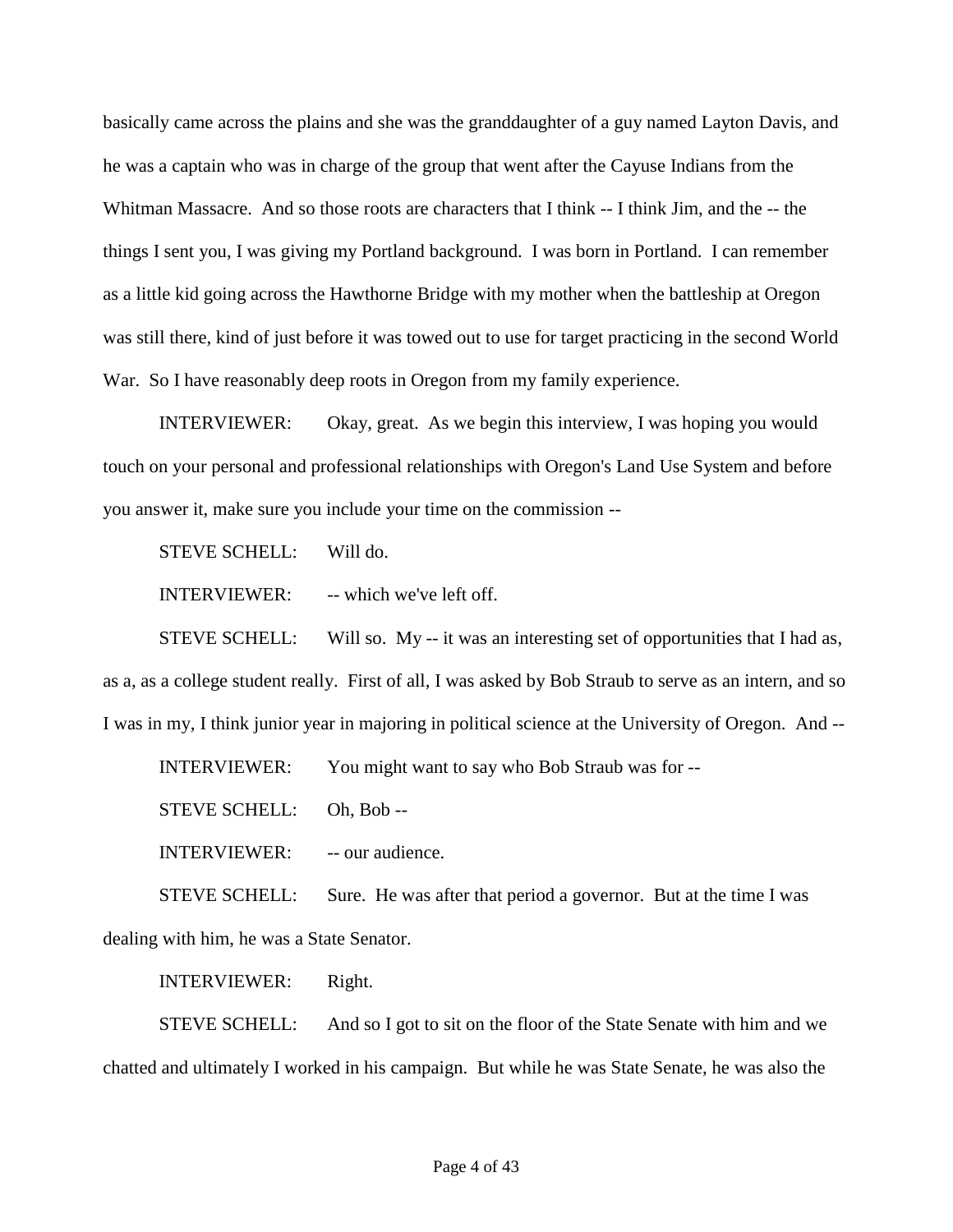head of the democratic party of Oregon, and so he sent me on a mission. He and a guy named Blane Whipple, who was the executive director at that time, sent me on a mission during the summer of, I guess it was 1960, and they wanted me to go around the state and set up meetings and so I did that. But what it did is it gave me a perspective on the state that I would not otherwise have had. And then when he ran for governor in 1966, ultimately lost to Tom McCall, I did in essence the same thing, traveled the state in a wide slot and had a chance to meet people across the state. And then in '67, I worked for Wayne Morse, Senator at that time, and did basically the same thing, field work. Again, traveling the state, meeting people, seeing different parts of Oregon and hearing different political debates, as a result of all of that. So that was a real helpful kind of - kind of situation for me and I would -- I spent -- I was student body president at the University of Oregon in '60 - '61 and then I went into the service and spent four years in the air force and spent some time in Vietnam, spent some time in Texas, spent some time in Denver, and all of that helped me to appreciate what we really had in Oregon for that and I looked forward to coming back after my service, finished law school and then I started private practice. And I had a mentor here at my firm at that time. I've been with the same firm for all of this time and his name was Borden Beck and he basically said, well, if you really want to do something -- he was a conservationist. That was before environmentalists. And he said if you really want to do something, it would be good to pay attention to estuaries, to what's happening in estuaries, and so I met a bunch of people and had them as acquaintances and we got together and we decided to draft a bill for the '69 session on estuaries and protection of estuaries. It didn't go anywhere, but you know how it goes. So by 1971, we had an organization kind of put together, called Oregon Shores Conservation Coalition and so we were active in participating and establishing citizen participation on the OC -- the Oregon Coastal Conservation Development Commission, and it passed the legislature in '71 with a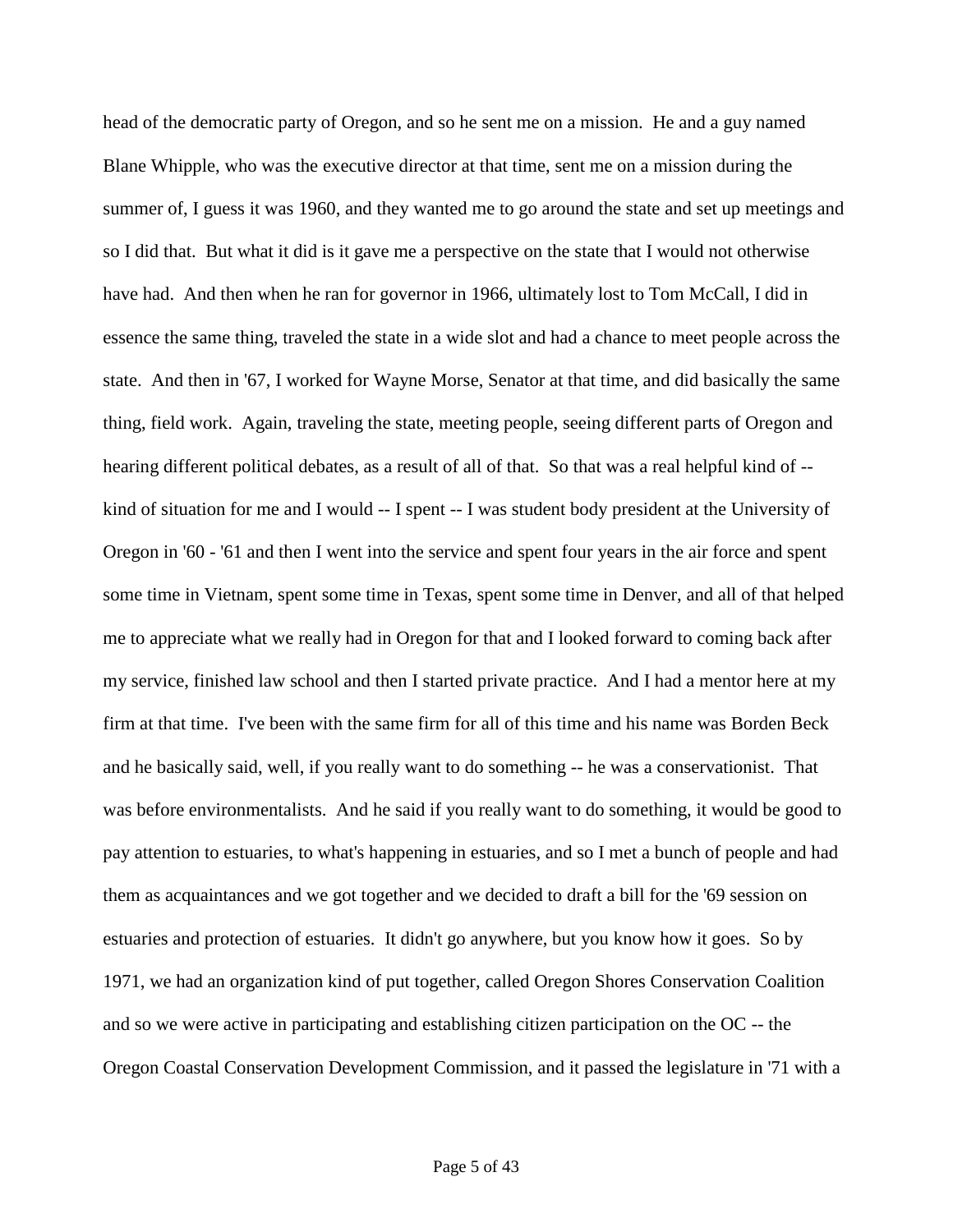four year charge to do a study and report out in '75. So when the LCDC was created, the law said that OCC&DC was to report to LCDC basically, rather than just -- just to the legislature generally. The result of that of course was integration of the coastal program into -- into the commission. So I was asked to serve on the LCDC and I think it was in part because of the associations with Oregon Shores and I'd known several of the people as well who were appointed. Dr. Paul Rudy was the director of the Institute in Marine Biology in Charleston, Oregon for -- which was part of the University of Oregon process and he and I had worked together in the late '60's trying to get some water protection for Winchester Bay and what was going there, because what people were doing was just dumping all of the things directly into -- back into the water and it was really polluted and we'd done some sampling, you know, kind of citizen sampling and provided that to L.B .Day, who was the, at that time, the Executive Director of the Department of Environmental Quality or what -- what became the Department of Environmental Quality. So we'd hassled LB because he didn't do anything and we were after him for that reason and it turns out that Al Bullier who was also on the commission was my neighbor in my building at that time. He had a firm Bullier & Bullier, who's a realtor and our Black Helterline Group was the floor below them and so we'd met each other and had that experience. I also had some relationship with Dorothy Anderson, because she'd been active with the League of Women Voters in Eugene and they had advocated on the coastal situation. So out of that group I knew a chunk of people. There was also Dick Gervais who was the Mayor --

INTERVIEWER: Yes.

STEVE SCHELL: -- of --

INTERVIEWER: Bend.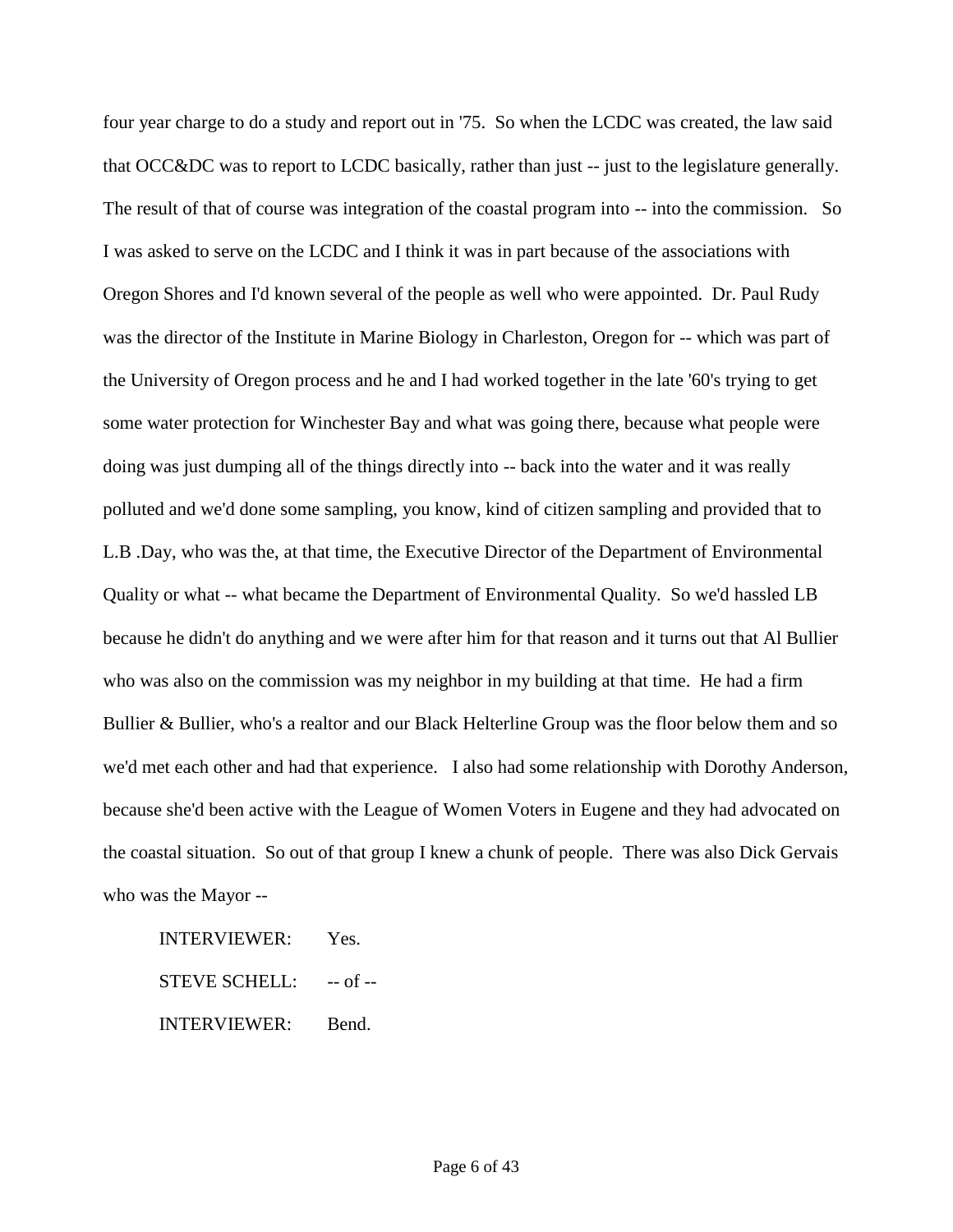STEVE SCHELL: -- of Bend at that time, and he was a little more laid back on some of these issues than the rest of us and I think he had a balance in his mind that basically was a city focus and we -- at least two or three of us had environmental -- a more environmental focus on that. And then Jim Smart ultimately came onto the commission and he served as our Agricultural Conscience. His effort was directed primarily to focusing on the needs -- he was a cherry farmer and --

INTERVIEWER: Polk County.

STEVE SCHELL: -- and he -- yeah, and he had interest in making sure that we paid attention to agriculture. And so he had some sense as we were listening to testimony about using the (unintelligible) Conservation Service structure for how the agricultural land should be protected. And then LB had gone from the executive director and he had been a State Senator, to the head of the cannery workers in the Willamette Valley. And so he had an advocacy piece built into what he was doing, because he wanted to make sure there was going to be agricultural produce that could be handled by the cannery workers. And it almost gave a certain flavor to the relationship on the commission. I don't know how far you want me to go into this Jim, but I'll just tell one story where --

INTERVIEWER: Please.

STEVE SCHELL: -- we're in the middle of arguing about whether or not Jim's group has produced an adequate set of goals and I looked at --

INTERVIEWER: Draft goals.

STEVE SCHELL: Draft goals. And I looked at them and they kind of looked like warmed over Senate Bill 10 goals that came up in '69, and I said, that's just not going to make any difference to anybody. We need stronger goals. And so we started to -- the staff presented and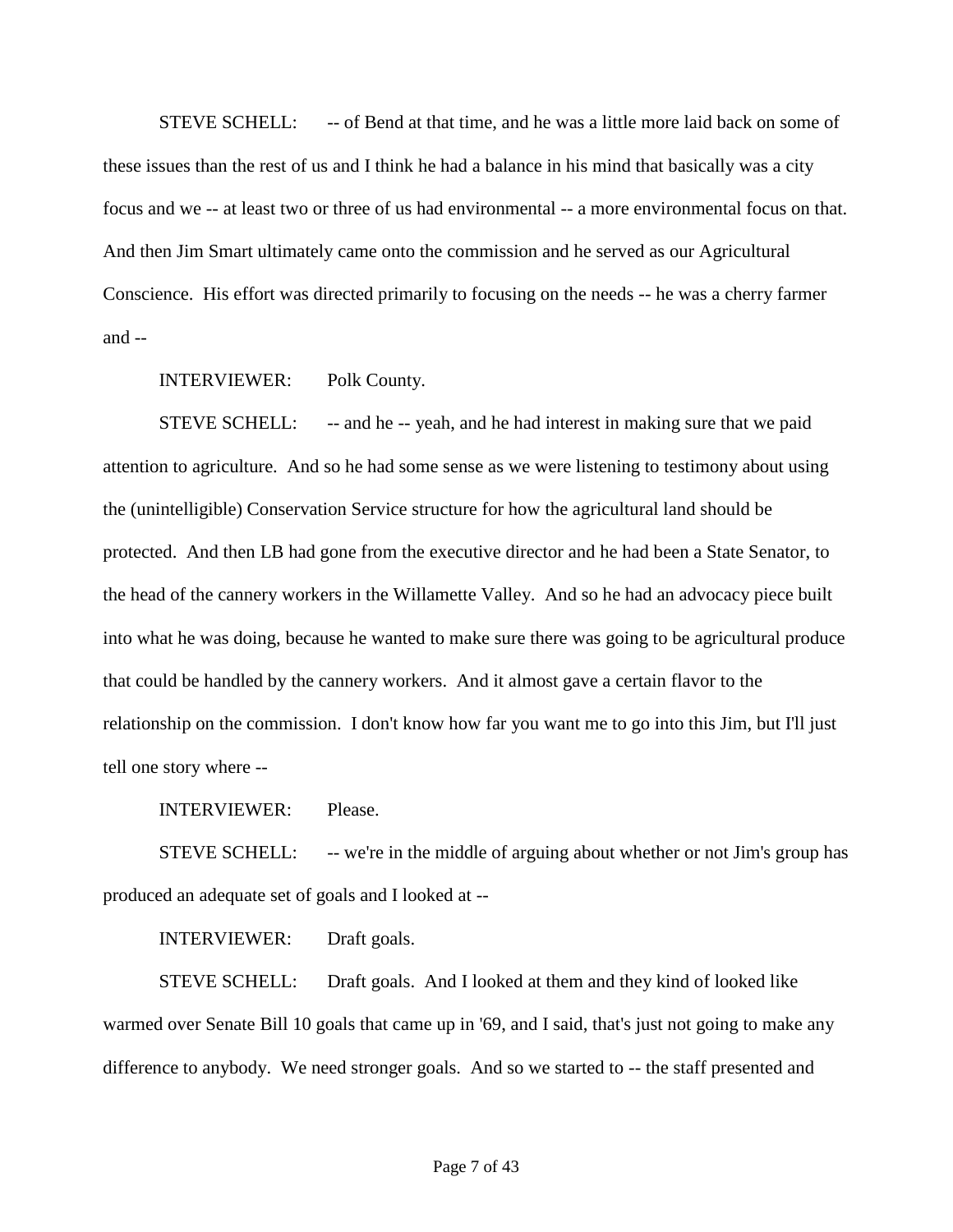then we started to talk about it on the commission and we talked for a long, long time. It seems to me it was maybe three or four hours. And halfway through this or part way through this, I leaned over to LB and I said, I'm listening to the discussion and it looks like you got the votes. Uh, even though I don't agree with this approach, maybe you just, maybe you want to call for a question and vote here. And he said, oh no, we'll talk about it a little bit more and ultimately what we decided to do is create the technical advisory committees. And out of that -- and there was a discussion at that -- and the way I broke the discussion out in my head at that time is, Dr. Paul Rudy and Dorothy Anderson and I were in one sort of camp, and everybody else was in sort of another camp, but there was a lot of back and forth. There wasn't, it wasn't like the democratic and republicans in congress now. It was much more collegial than that, but there was still a breakout. And so that was kind of the start of how the goals got to be in the detail. They were -- what finally happened out of that process was LB had decided that he and Arnold would go -- Arnold Cogan was the first executive director, would go find, in essence, state agency heads to come and chair the subject area committees, that the technical advisory committees. And I said you're going to get the same warmed over stuff if you do that. I don't like that. Well about that time, LB said, well if you're so, he didn't quite say it this way, but if you're so smart, you go set up these committees. And so I said, okay I will. And so we recruited not agency heads, but people who were kind of in the bowels of the organization or outside people to serve on these various technical committees that were created. And Jim you staffed several of those --

INTERVIEWER: Six.

STEVE SCHELL: --- I think.

INTERVIEWER: Six committees.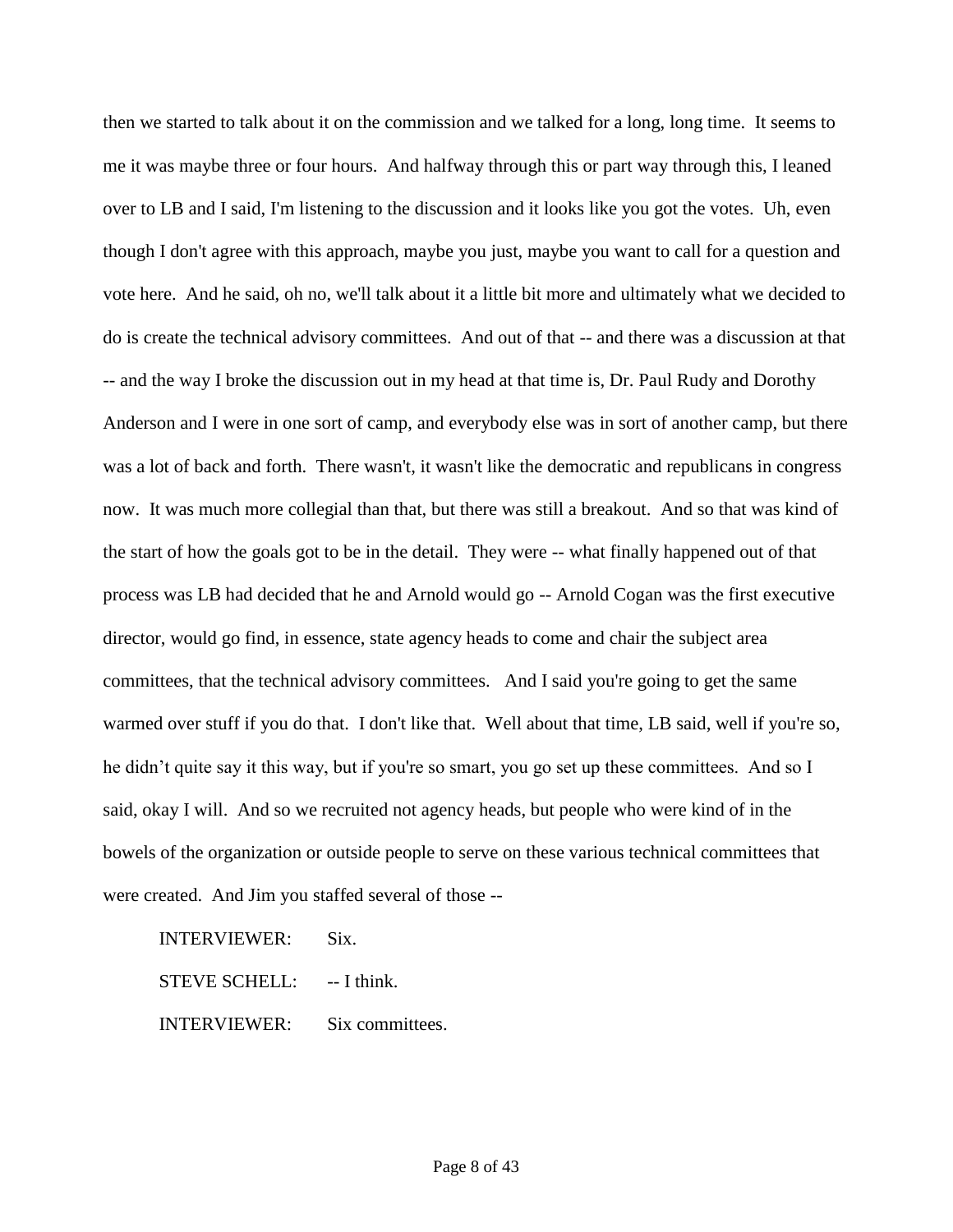STEVE SCHELL: Yeah. And what did -- what did you think about the people who participated?

INTERVIEWER: They were sort of our equals or equivalents in the other agencies.

STEVE SCHELL: Yeah.

INTERVIEWER: They were mid-level people in many cases and they could represent their agencies, without having to worry about, you know, being the boss and saying something out of turn or something like that.

STEVE SCHELL: Right.

INTERVIEWER: So, plus we had, due to your efforts, other people, outsiders, outside of government frankly, who were also "experts" and so it was a good combination of government people and nongovernment people and all striving toward coming up with better language and better direction in the goals.

STEVE SCHELL: Right.

INTERVIEWER: Now I think that -- of course, ultimately the commission reviewed those and probably you penciled some things in and out and so --

| <b>STEVE SCHELL:</b> | Oh sure.                                                              |
|----------------------|-----------------------------------------------------------------------|
| <b>INTERVIEWER:</b>  | I mean --                                                             |
|                      | STEVE SCHELL: I mean we went to the --                                |
| <b>INTERVIEWER:</b>  | I mean it was a great exercise in terms of government and action --   |
| <b>STEVE SCHELL:</b> | Right.                                                                |
| <b>INTERVIEWER:</b>  | -- upfront. You know, they're --                                      |
| <b>STEVE SCHELL:</b> | I just -- I just remember so clearly our decision about how to do the |

Urban Growth Boundary.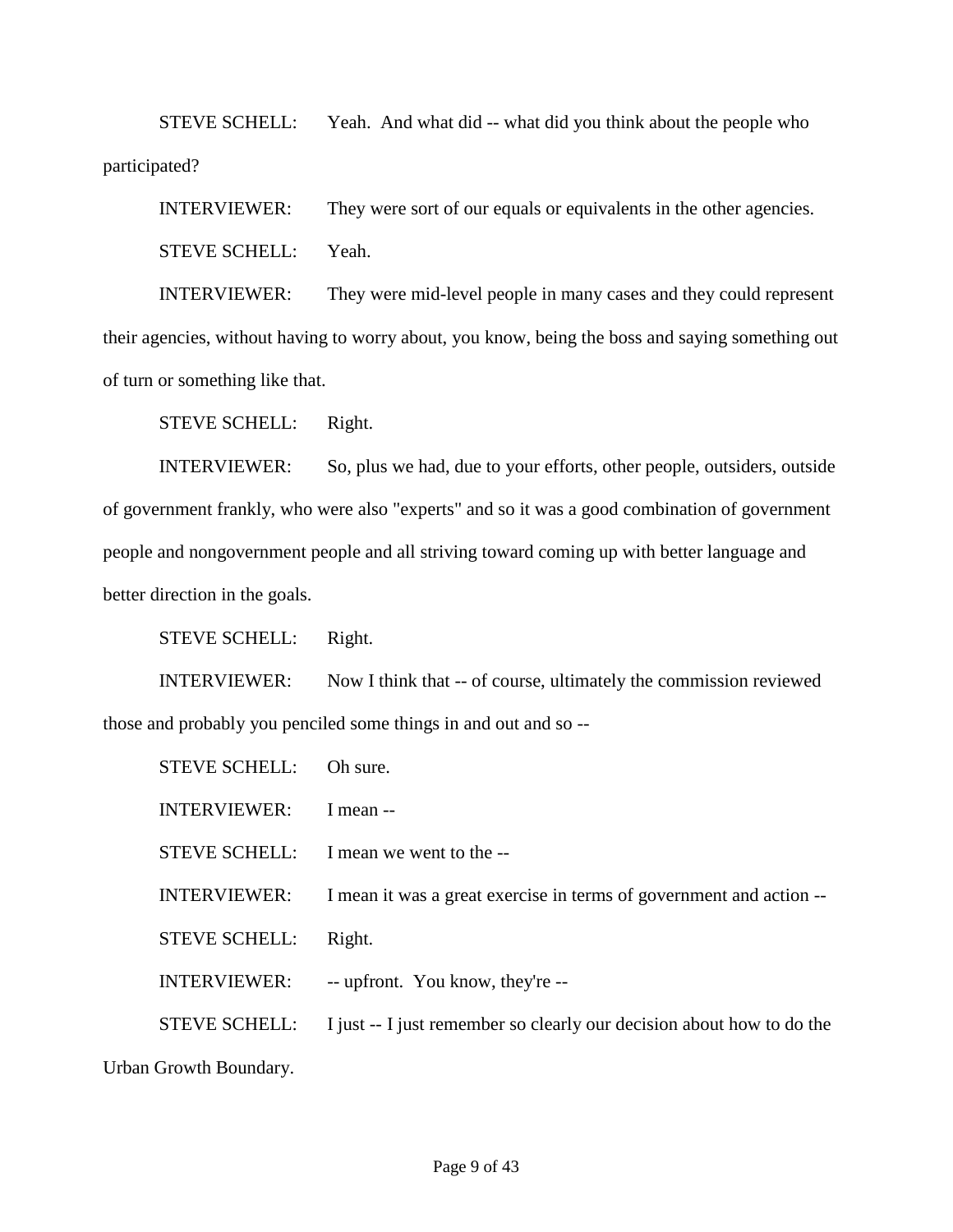INTERVIEWER: Right.

STEVE SCHELL: We're all sitting around in this --

INTERVIEWER: Right.

STEVE SCHELL: In this basement conference room in the capital.

INTERVIEWER: Room 50.

STEVE SCHELL: Yeah. And here we were, back and forth. You know there were - there were chalkboards and we were trying to do through this -- talk this through, how did we really want to make a difference between urban areas and rural areas particularly, but also farmland in -- specifically. So we were talking about this urban and about growth and the things that Tom McCall had basically talked about in his people and the land statement that you read at the beginning. How do we do that? And ultimately I said, well what we need to do is, we need to put a ring around these urban areas and we'll call it urbanizable land and everybody groaned. What an awful name. But it turned out that it stuck and I'm sure somebody else probably would have come up with a better name, had we --

| <b>INTERVIEWER:</b>  | Well we had two terms.                                               |
|----------------------|----------------------------------------------------------------------|
| <b>STEVE SCHELL:</b> | -- talked about it.                                                  |
| <b>INTERVIEWER:</b>  | We had urban, that was developed --                                  |
| <b>STEVE SCHELL:</b> | Yeah.                                                                |
| <b>INTERVIEWER:</b>  | -- in and around cities and then areas beyond that developed area -- |
| <b>STEVE SCHELL:</b> | Right.                                                               |
| <b>INTERVIEWER:</b>  | -- inside the boundary, which we called urbanizable.                 |
| <b>STEVE SCHELL:</b> | Yes. And that's --                                                   |
| INTERVIEWER:         | So --                                                                |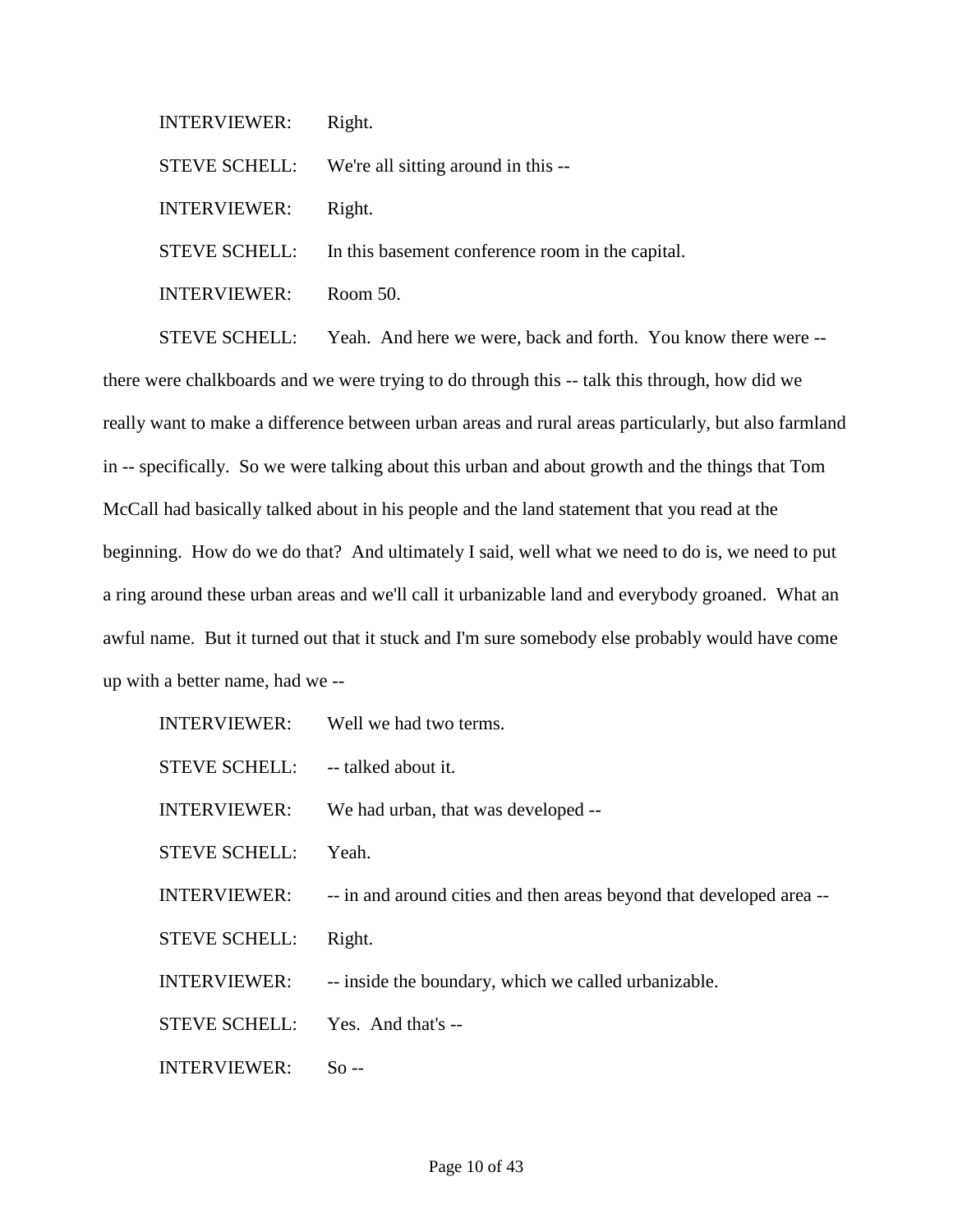STEVE SCHELL: That's how it --

INTERVIEWER: -- it sort of -- it applies --

STEVE SCHELL: And it was kind of a -- it was a back and forth --

INTERVIEWER: Right.

STEVE SCHELL: - - between the commission and the staff as to how we were going to -

- to juggle that language as we work through that thing. And of course, that was pretty special. I mean it was a unique concept at that time, and still it --

INTERVIEWER: It is.

STEVE SCHELL: -- remains a viable idea in planning, in the planning world.

INTERVIEWER: It's both technically sound obviously, but also politically I think for

local officials, that we worked, you know, just surround the (unintelligible).

| <b>STEVE SCHELL:</b> | Right.                                                   |
|----------------------|----------------------------------------------------------|
| <b>INTERVIEWER:</b>  | That, that -- to squeeze them too tight.                 |
| <b>STEVE SCHELL:</b> | Sure.                                                    |
| <b>INTERVIEWER:</b>  | There was a 20 year area for growth that was required -- |
| <b>STEVE SCHELL:</b> | Right.                                                   |
|                      |                                                          |

INTERVIEWER: -- frankly in the goal and that's one of the big issues today is

boundaries are being reached and have they made adjustments, and some have and many haven't. I

suspect -- I don't know, I've been out of the business for a while, but --

STEVE SCHELL: Right.

INTERVIEWER: -- you know, that was a huge step. And also, it got us around that issue of coordination. Because you may remember early -- going backwards now in terms of Senate Bill 100, coordination was not going to be performed by a local government, it was going to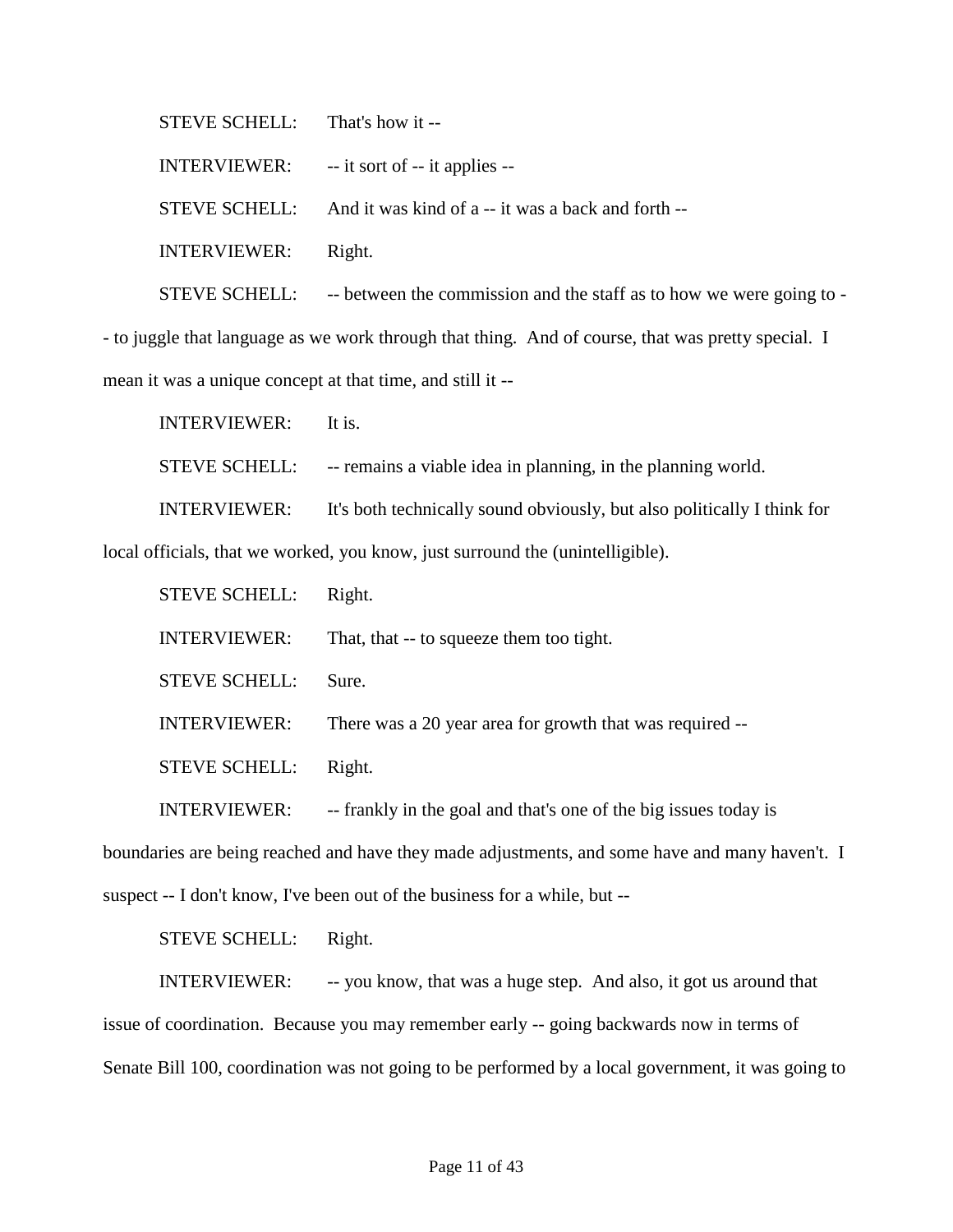be performed by a cog and there was a lot of suspicion and skepticism about Council of Government. No disrespect to Wes who was, you know, director of the Mid-Valley Council of Governments, but --

STEVE SCHELL: So that whole issue is a different issue then just the urban growth boundary problem.

INTERVIEWER: Right.

STEVE SCHELL: That issue really originated in Senate Bill 100 and I was part -- part and parcel of the start of how that came down. What happened was, the original legislation, based on what was at that time called the 8095 Planning Process, which was largely a highway planning process, had I think 16 separate areas. And if you think about Gilliam County or Sherman County or those areas, I mean they are not geographically or population-wise, very big places. So the idea was to kind of put those together and work on the planning for the whole area. Well, it turned out as a political matter. That first draft of the bill was almost dead on arrival, and so what happened is Ken Hallock was the chair of the commission and he got Gordon Fultz and Steve Bower. Gordon Fultz was representing the County, Steve Bower was representing the cities, the League of Oregon Cities, and some other Fred VanNatta from the home builders and Ward Armstrong from the timber industry and I forget who else. But that was basically the core group. And they said, cogs out the window --

INTERVIEWER: Oh. STEVE SCHELL: -- we want to go with the traditional cities and counties. INTERVIEWER: Elected officials.

STEVE SCHELL: And the elected officials as the final say so on that operation. And it was a pure political thing and as I'm sure you're aware and probably our viewers are aware, the vote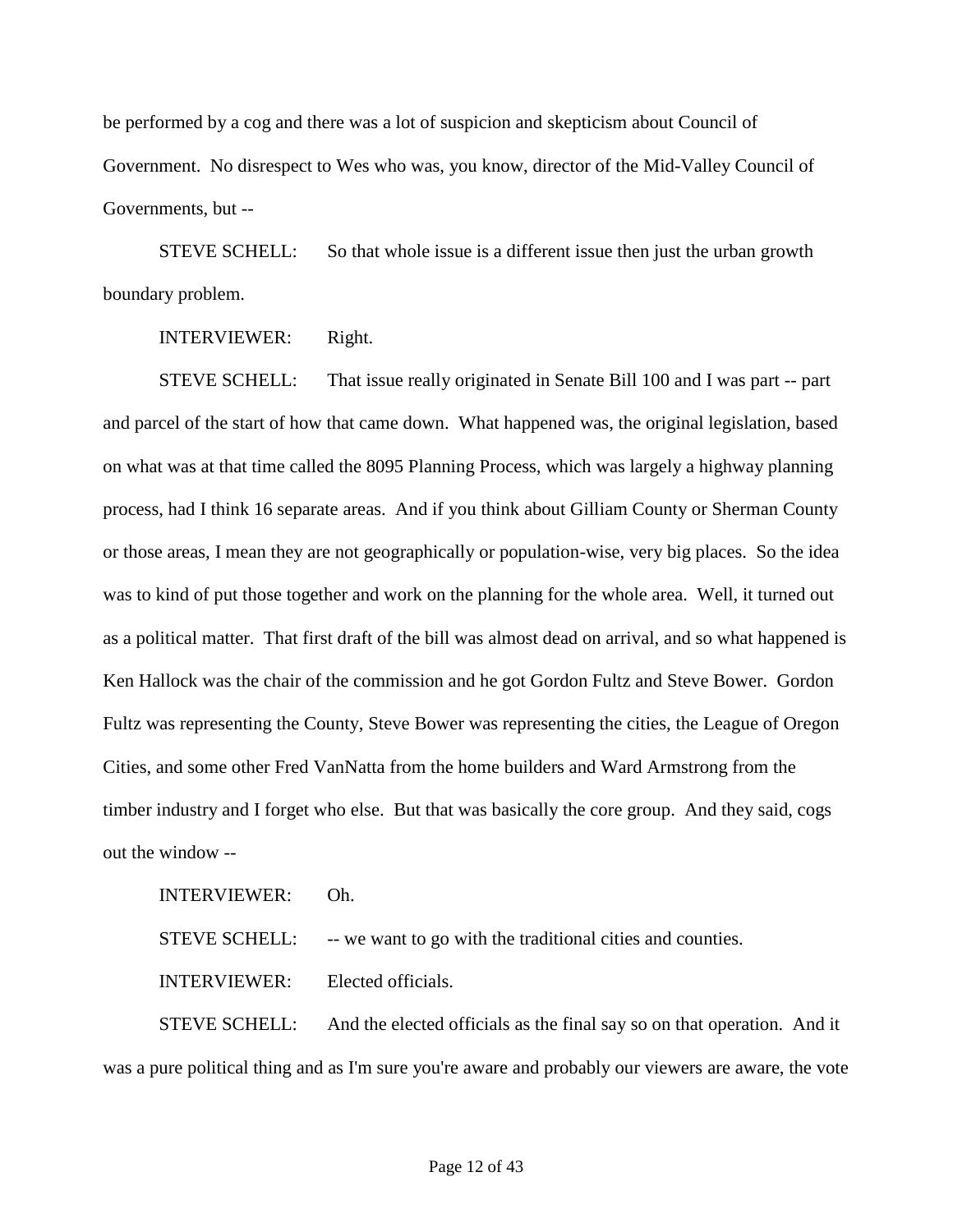in the senate on the bill, as modified, was very close. And so the story is probably well known that Ted Hallock got it past, Vic Atiyeh voted for it and it went over to the House and Nancy Fadeley I think was the chair of the House side and Ted said, don't change this bill at all or we'll lose it in the senate. And so the House simply passed the same bill as the senate had and that's house Senate Bill  $100 -$ 

INTERVIEWER: Quite miraculous. STEVE SCHELL: (Talking over). Yeah. INTERVIEWER: Quite miraculous.

STEVE SCHELL: Yeah, it was a -- it was still, even in those times, which were different than these times. A lot different than these times, they're -- it was still a remarkable achievement, but it was also a political compromise. And in some ways we paid for that compromise. Although particularly in the Portland area with metro, it's worked a little bit better, but my understanding is that Eugene and Springfield are sort of splitting apart and Salem sort of split apart as well, in terms of what's on one side of the river and what's on the other side of the river. It has -- the cog idea or the Council of Governments, except for Portland, has not really been carried through effectively. But let me say this about coordination. There was a provision in Senate Bill 100 that said that state agencies has to follow the goals and that provision was stormy in terms of how it came down, because one of the problems that Oregon had was that it was stove piped. It was stove piped with the cities, with the counties, with the state agencies and everybody had his or her or their own jurisdictional activity and the result was there was no real coordination that went on among those bodies. So the way the goals were finally structured is that counties has responsibility for planning for all of the cities and signing off on the coordination and out of that came the UGMA process. UGMA. That word always bothers me, but Urban Growth Management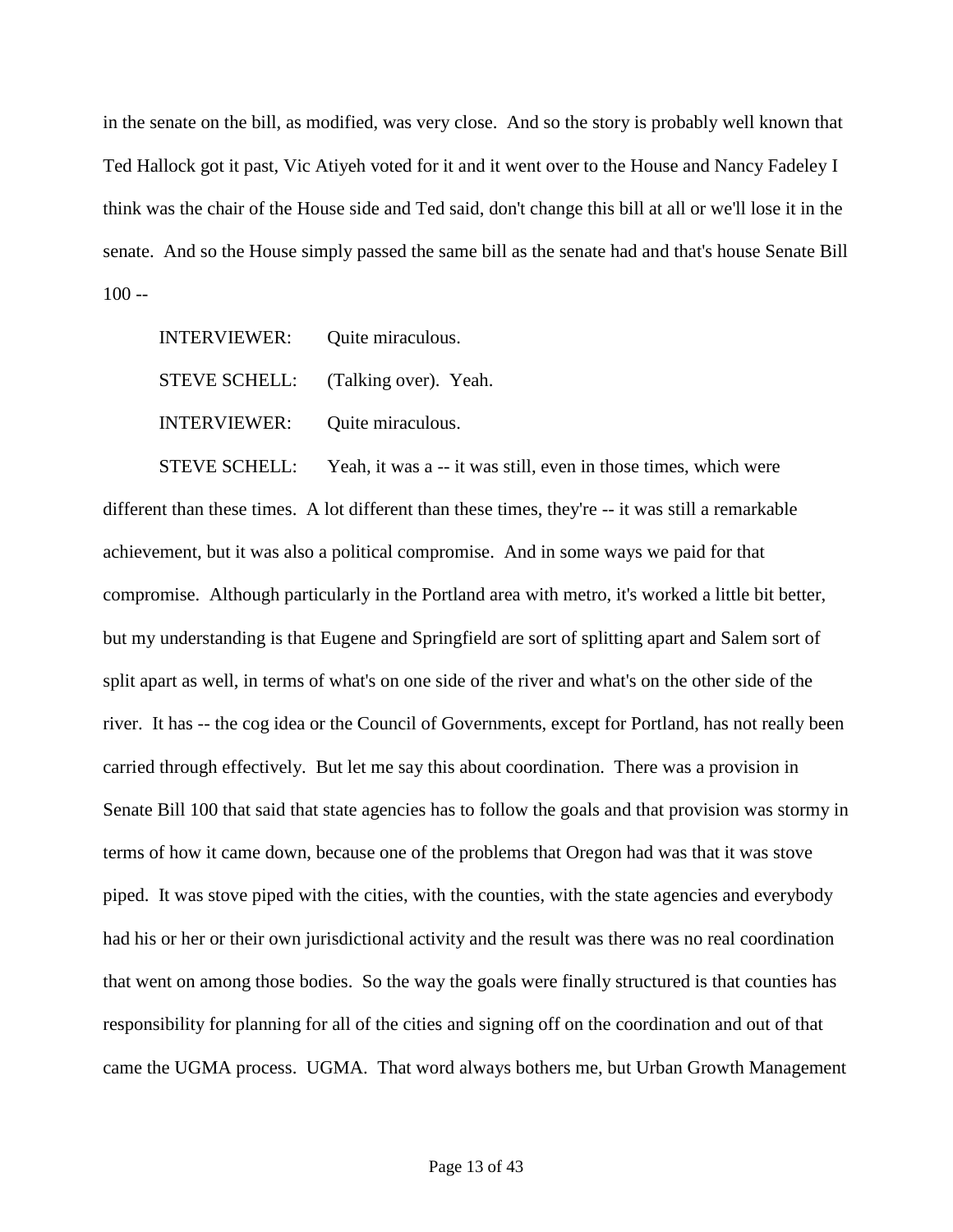Area idea and out of that in that process also, or together with that I guess came the LUCS. The Land Use, what, Coordination Statement? Isn't that how it is and the UGMA's and the Land, uh, LUCS were spin-offs in an attempt to get the coordination to work effectively.

INTERVIEWER: He'll explain all of this in his mark up --

STEVE SCHELL: The consequence though of that coordination was that eventually we got to a point where things worked pretty well in the goal process. After I'd left the commission and I think the transportation rule, not the goal, but the rule is really the key to I think, just an excellent system of back and forth planning for transportation purposes. And it was an enlighteness on a part of the Department of Transportation and the Department of Land Use, the Department of Land Conversation Development to find ways to put their heads together to make an effective planning tool. Now, has it worked perfectly? No. There's no money sometimes and there's, what are you going to do in 20 years? Well, there's still real iffy kinds of things. But that was a great solution for the time and I think it served us well at this point. I think we're in a different place right now. I think the issues on coordination are much broader and the -- for instance, if you talk about climate change, I mean we just, you know, put our CO2 equivalent gasses out there and we're just a little tiny player in this whole situation. If you talk about the Columbia River Gorge, well the gorge is on two sides of the river. Two states with lots of forest service stuff.

INTERVIEWER: Right.

STEVE SCHELL: If you talk about the Columbia River Crossing, well guess what? We need Clark County and we need Vancouver to play and they don't like our transportation and transit ideas and we don't like their huge tie ups of the bridge during rush hours, both ways.

INTERVIEWER: This is a commercial I believe.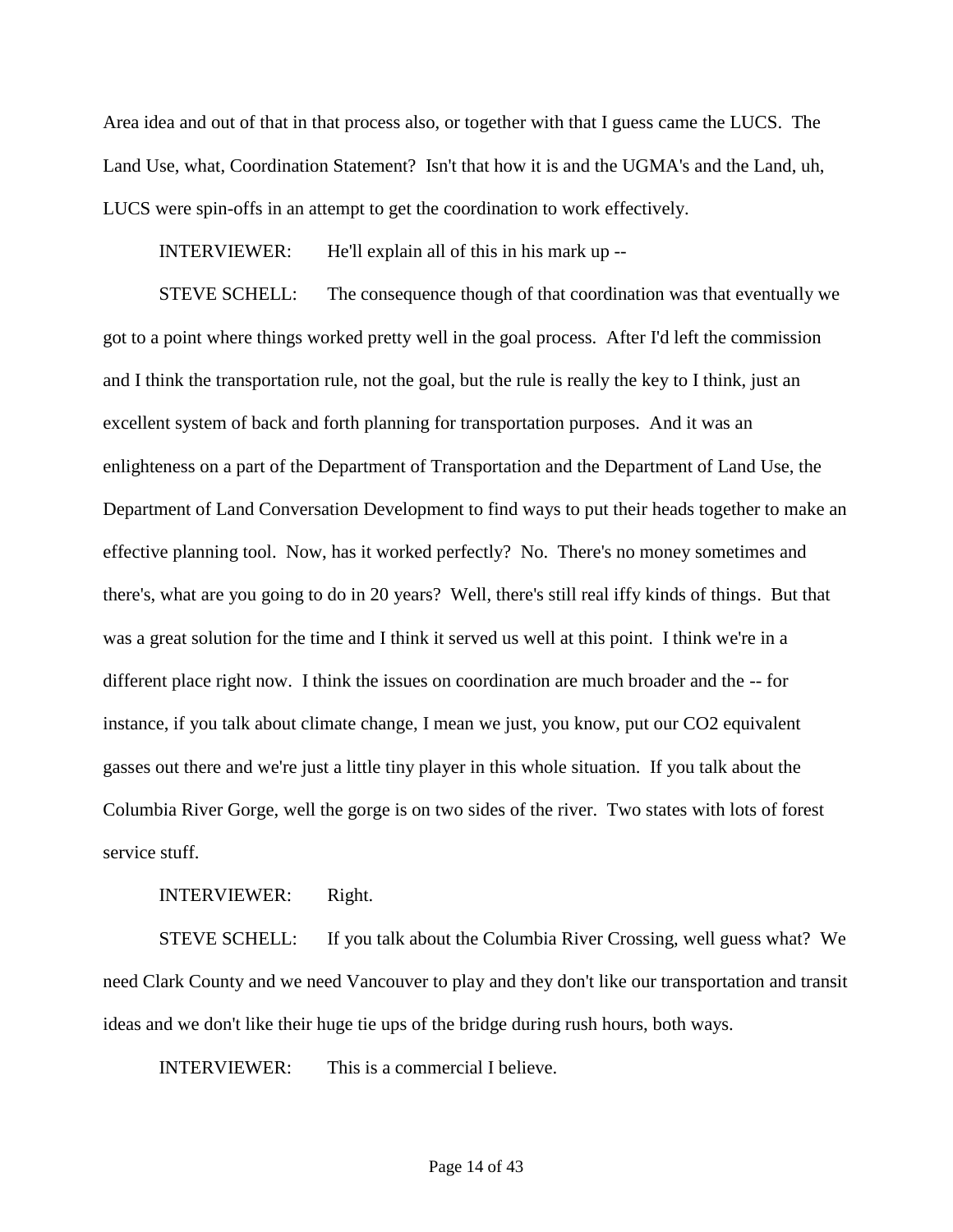STEVE SCHELL: Maybe. Maybe, but it's pretty clear to me --

INTERVIEWER: Right.

STEVE SCHELL: -- that we're going to have to step over all of that and I'm not sure that the agency now is kind of routed in its own stove pipe I guess is the way I would phrase it.

INTERVIEWER: Let me just sort of cap off this -- I think we got to the first, end of the first question.

STEVE SCHELL: Oh, sorry about that.

INTERVIEWER: But, uh, what I remember, this is sort of a personal observation, but the last hearing we handled the goals and Steve was there for that. We had Governor McCall outgoing, incoming elect Governor Straub sitting side-by-side at the commission meeting, urging the adoption of the final draft and they spoke first of course and I just thought for me, you know, seeing that happen, and I'm sure others felt the same way, one republican, one democrat but, you know, outgoing/incoming and they basically were, you know, just saying do this, it's good for Oregon. I forgot the words they used, but it was such a moving moment I think --

|                      | STEVE SCHELL: Yeah, it was a moving moment.                            |
|----------------------|------------------------------------------------------------------------|
| <b>INTERVIEWER:</b>  | -- to have that hearing led off by that testimony from both men. So -- |
| <b>STEVE SCHELL:</b> | Yeah.                                                                  |
| <b>INTERVIEWER:</b>  | -- it was just pretty neat.                                            |
| <b>STEVE SCHELL:</b> | I remember a meeting though in December, close to that time in         |
|                      |                                                                        |

Portland.

INTERVIEWER: Uh-huh.

STEVE SCHELL: Where we argued about the nature of the goals and whether or not our technical committees and our staff had had things together sufficiently. And you may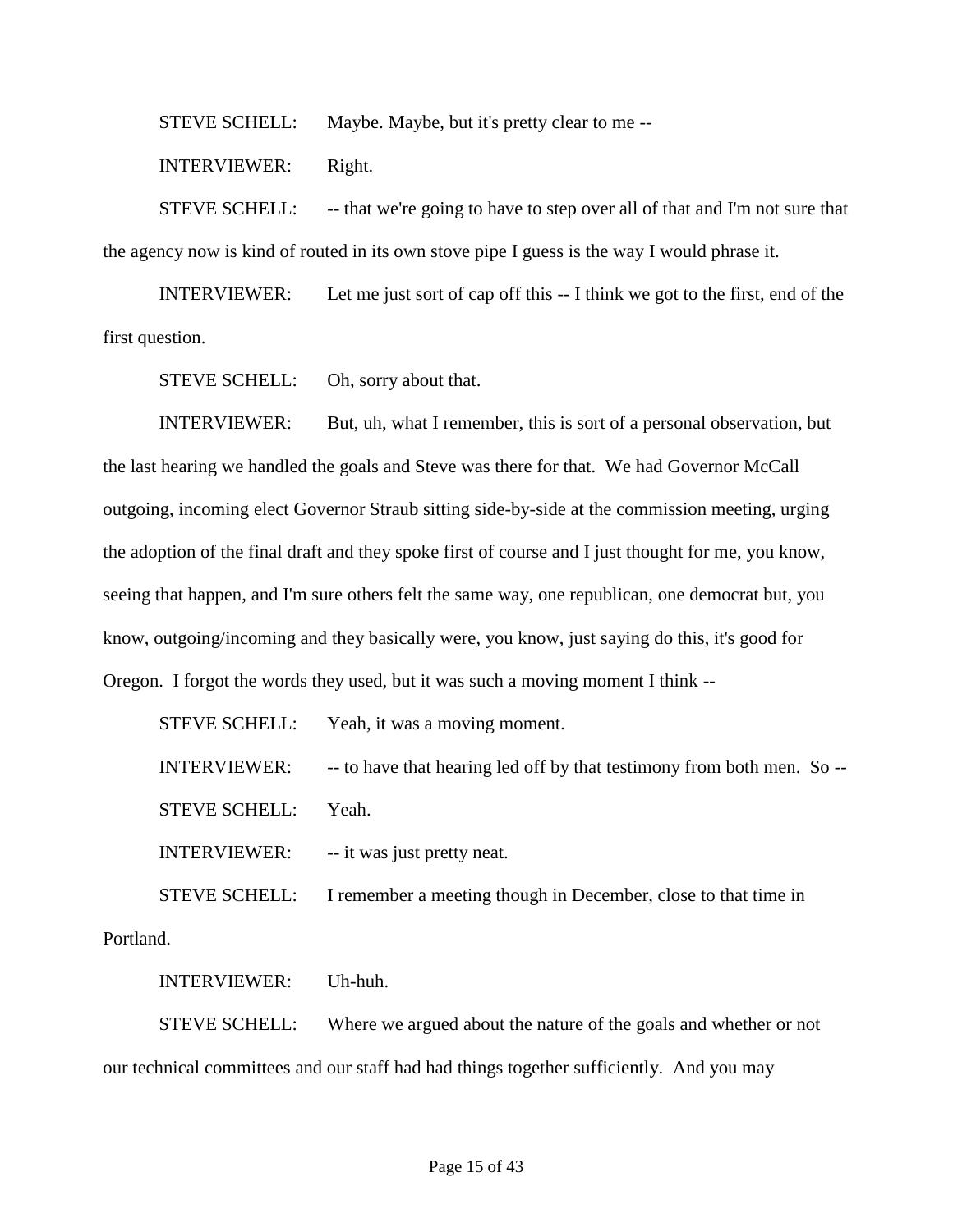remember that too, because I didn't -- I had pushed hard for a Shoreland's Goal at that time and basically Brent Lake said, well we couldn't get it together to deliver on that. And part of it I think was, the people that we had on the group, probably could not come together. In addition to that, it was a secondary consideration if you wanted to look back at the basic terms, as people in the land that Tom McCall just started when we started with this -- if you want to look back at that, in terms of what we needed to do, Shoreland's were not a mentioned group, and so -- and it was not mentioned in the goals for Senate Bill 10 otherwise. But it did get short shrift I thought in the process, so I complained about that. And --

INTERVIEWER: He still does.

STEVE SCHELL: And LB of course chastised me for complaining on that, but that was all part of the --

INTERVIEWER: Question -- STEVE SCHELL: -- game. INTERVIEWER: Question two. STEVE SCHELL: Oh, okay. Moving smartly along.

INTERVIEWER: Senate Bill 100 created a framework for land use planning across the state. Based on this legislation, the state wide planning rules were drafted to express the state's policy interest in local land use planning. Do you believe LCDC, what that was created from this legislation, (unintelligible) correctly to ensure that these objectives have been carried out? And your short answer Steve was, yes. But you had some other comments.

STEVE SCHELL: I do believe that initially things went pretty well in terms of implementing the basic intent of the drafters and of the legislature, as well as the governors. I think things went reasonably well in terms of (unintelligible). Now Senate Bill 100 had some other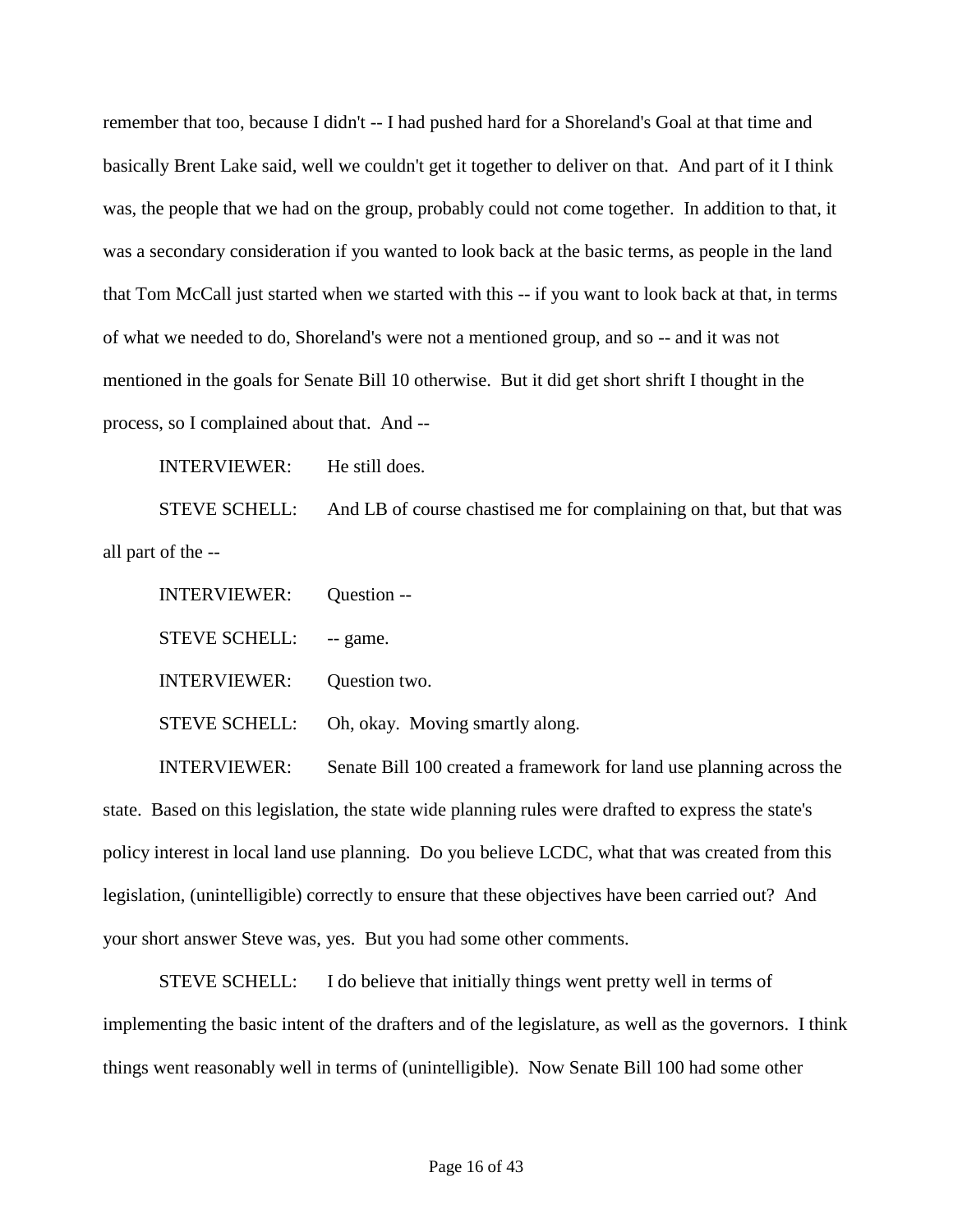factors. One is activities of statewide significance and the other was areas of statewide significance and those did not go well and part of it was that we didn't have the funding or the time to really put those into operation at the time. And the truth is, I don't think we have the skill to put those in because of the stove pipes. The transportation money was, we were getting 90%, 90-92% for freeway building. We were getting 50% I think for roads coming out of the federal system, so we had to play in that arena in order to LCDC started. LB Day stole money from an intergovernmental relations --

INTERVIEWER: Operation.

STEVE SCHELL: - - operation that Tom McCall had head and Bob Logan ran and he just, you know, killed that, took it to the LCDC and gave it to Arnold to properly spend at that time. There was no money when Senate Bill 100 was passed and you were on the initial staff or pretty close to the initial staff on that Jim and that money had to come from somewhere to pay for these things and Logan had been a great supporter of this operation. I mean he provided effort and money to Hector to staff both the Senate Bill 100 effort and the Senate Bill 101 efforts, which dealt with agricultural lands and both of those passed the legislature in the session, but LB had to get the money from somewhere --

INTERVIEWER: Right.

STEVE SCHELL: -- and that's where it came from.

INTERVIEWER: The other part about the critical areas and activities, was that it was - it would represent state planning.

STEVE SCHELL: Oh, yes.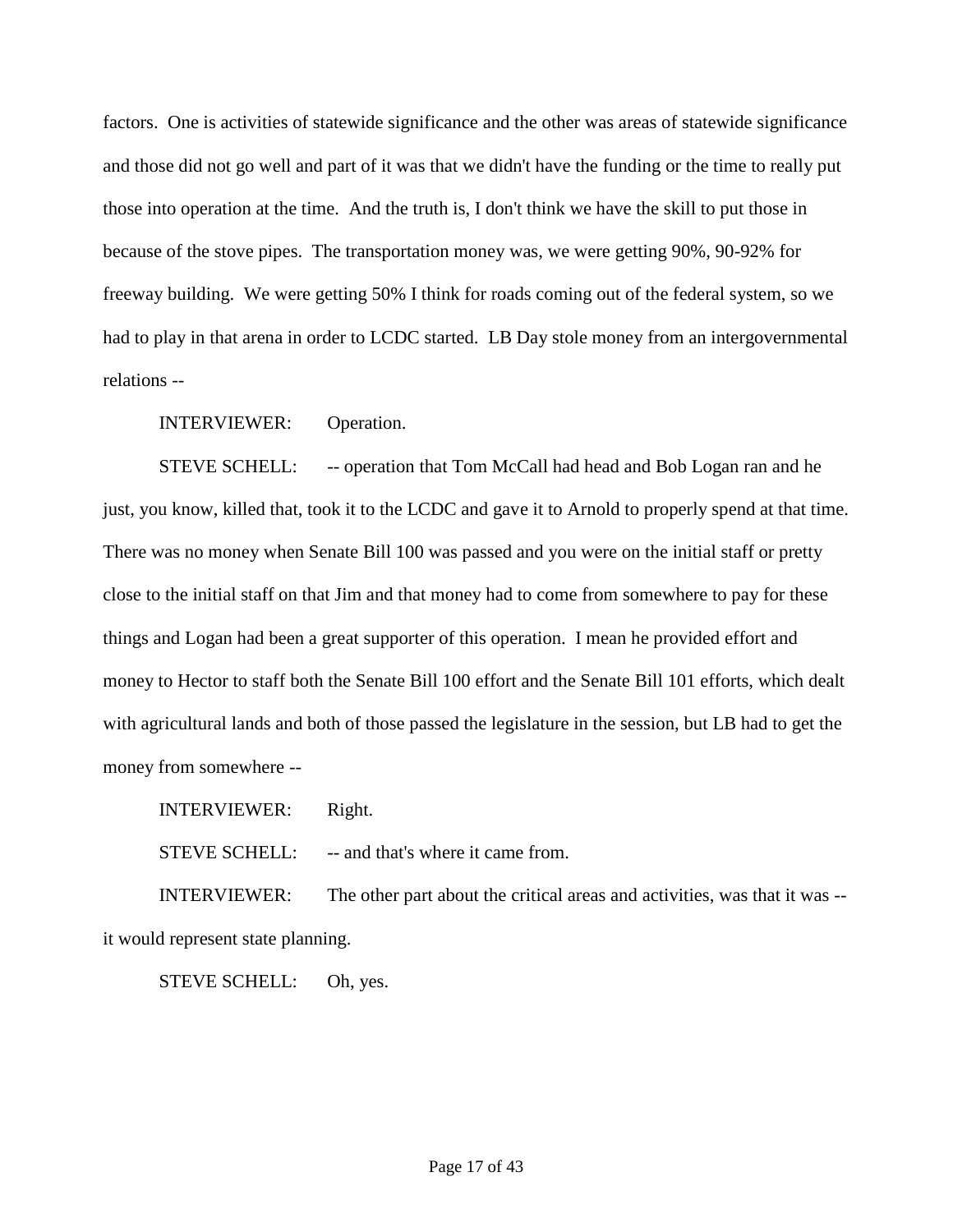INTERVIEWER: And I think that's one of the underlying themes that even goes on today or debates about whether or not the state should be doing more direct planning and we do have one critical area now designated --

STEVE SCHELL: Yeah. Right. INTERVIEWER: -- over there in -- STEVE SCHELL: At the Metolius.

INTERVIEWER: -- Metolius. But that was another reason why I think that there wasn't the support in the beginning for areas in activities, because it would have represented the state directing it, you know, the designation of these areas, as opposed to having all the planning coming up from below, which is what LB wanted to have happen, is that not planning from the top down, I remember that phrase --

STEVE SCHELL: Right.

INTERVIEWER: -- but planning from the bottom up, which is a euphemism for, you know, local control. Well it was local control, but meeting the state requirements, the state standards. But it wasn't direct planning by the state. And people can argue about that, but basically, we weren't out there with the pens and the -- and so forth drawing lines and stuff, it was local government that was going to do that work.

STEVE SCHELL: The key follow-ups though from that, turned out to be evolutionary. INTERVIEWER: Right.

STEVE SCHELL: One of the ideas was the idea of the acknowledgement and what that meant is there would be a review and that sign-off because a pretty important tool for a number of years. In addition to that, there was this effort at a periodic review. The idea was eventually you would take whatever was originally done and redo it or do the parts that were needed and that was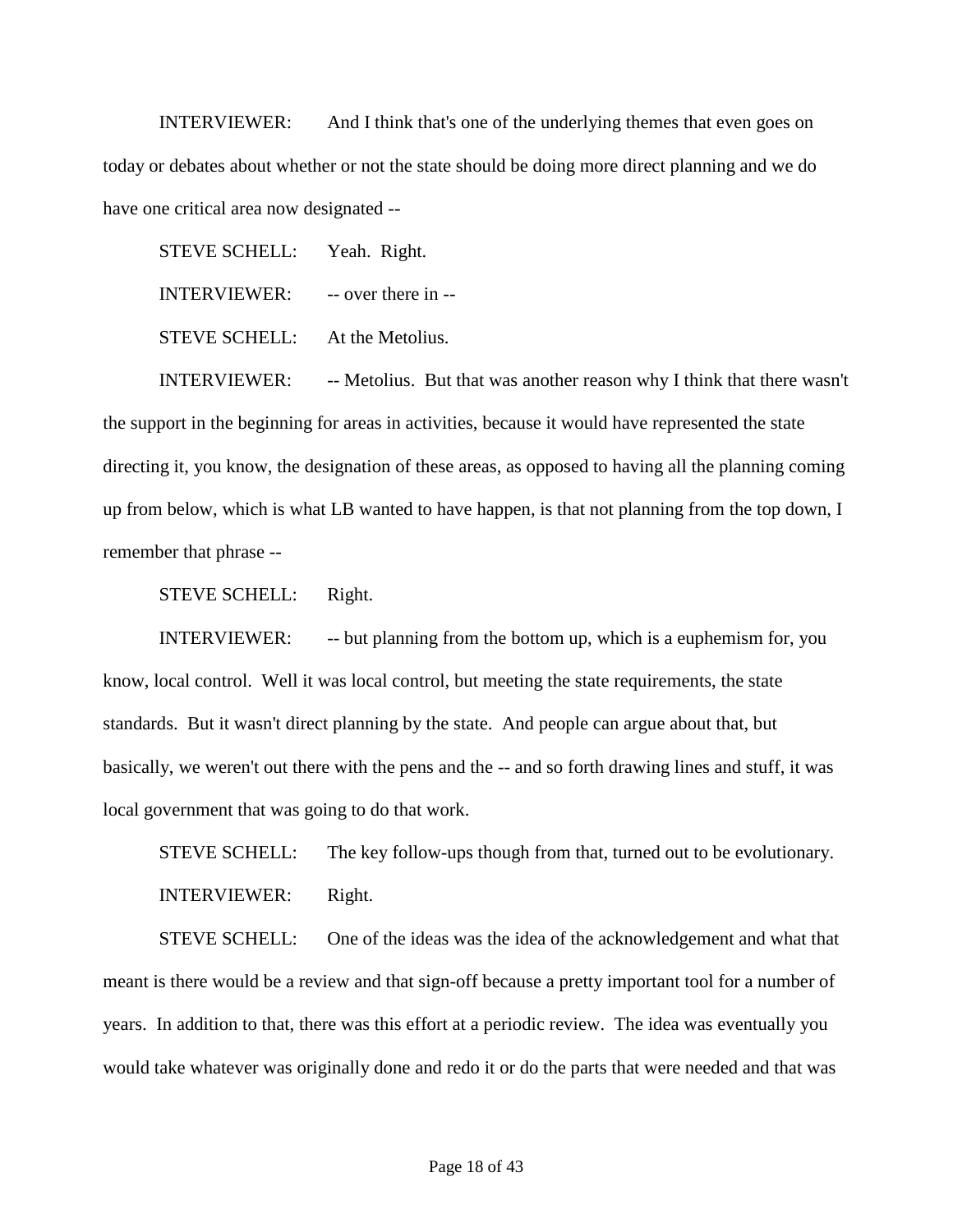also I think a pretty good contribution to the initial planning. The third thing that happened was the creation of the Land Use Board of Appeals in 1979. I served on that technical committee that planned what to do with that. We had one idea. It turned out that Lee Johnson and Herb Schwab, and Lee was the Attorney General at the time and Herb Schwab was the -- was the Chief Judge on the court, on the new, relatively new Court of Appeals. They said, I don't think we're going to do it that way, we're going to do it another way. And so -- but the -- LUBA was structured and LUBA then served as a review channel, so that somebody actually looked technically at the goals and at the plans and said, do these match one way or the other. And those tools have been reasonably effective. My sense right now is that we have in essence failed to fund and failed to insist and compromised politically on the question of periodic review. And I think it's a -- it's a major mistake one way or the other. One example or one consequence of this mistake has to do with goal seven and what's required for hazard's planning. In essence, the feds have taken that over through the FEMA process in providing money into the system and the Hazard's Goal is very weak. This bill that's being considered now, 2633 may help in moving that forward. But I'm disappointed at that, particularly when it comes to dealing with things like climate change.

INTERVIEWER: You might say too that the investment that the State of Oregon, the people of Oregon made in getting plans acknowledged was a huge one. Millions of --

STEVE SCHELL: It was.

INTERVIEWER: Millions of dollars in grant funds and so forth.

STEVE SCHELL: Yeah.

INTERVIEWER: And not having a sound or a very adequate or effective follow-up review process, periodic review, you know, in time has I think jeopardized that investment.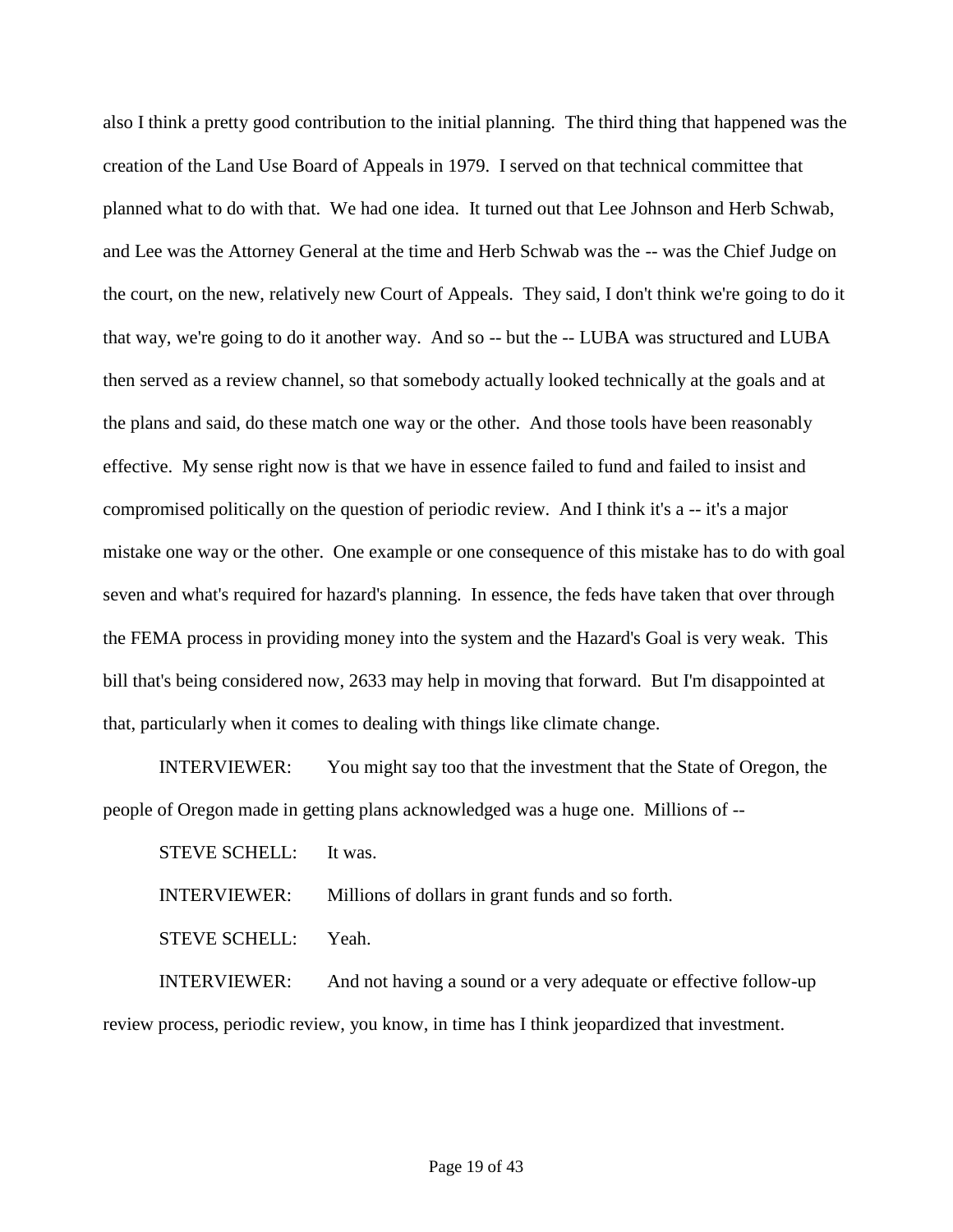Though some might argue about that, but I think the principal is that we ought to maintain what we put in and --

STEVE SCHELL: Right.

INTERVIEWER: -- adjust plans, not directly by the state, but by through local

government to reflect subsequent goal and rule requirements, but also changing conditions --

STEVE SCHELL: Right.

INTERVIEWER: - -- on the ground and then having that reviewed by us and approved, I think would maintain that investment that we made originally.

STEVE SCHELL: I agree.

INTERVIEWER: So --

STEVE SCHELL: And I think one thing -- one other thing needs to be said about the money situation. So, when Senate Bill 100 was being considered, there were two activities at the federal level that were very significant. One is an effort by Scoop Jackson, Senator Henry Jackson to pass a National Land Use Legislation. And we thought when Senate Bill 100 was approved, that that was going to go forward and Jackson had gotten it through the senate twice or three times --

| <b>INTERVIEWER:</b>              | Something --                                                    |
|----------------------------------|-----------------------------------------------------------------|
| STEVE SCHELL: -- or something -- |                                                                 |
| <b>INTERVIEWER:</b>              | -- like that.                                                   |
| <b>STEVE SCHELL:</b>             | -- like that. But, they never could get it through the House -- |
| <b>INTERVIEWER:</b>              | No, right.                                                      |
|                                  |                                                                 |

STEVE SCHELL: -- and so it never went anywhere. But that was all after the fact. On the other hand, his peer, the other senator from Washington, Senator Warren Magnuson said, we need to do something about the coast. And there was a big movement in Washington that created a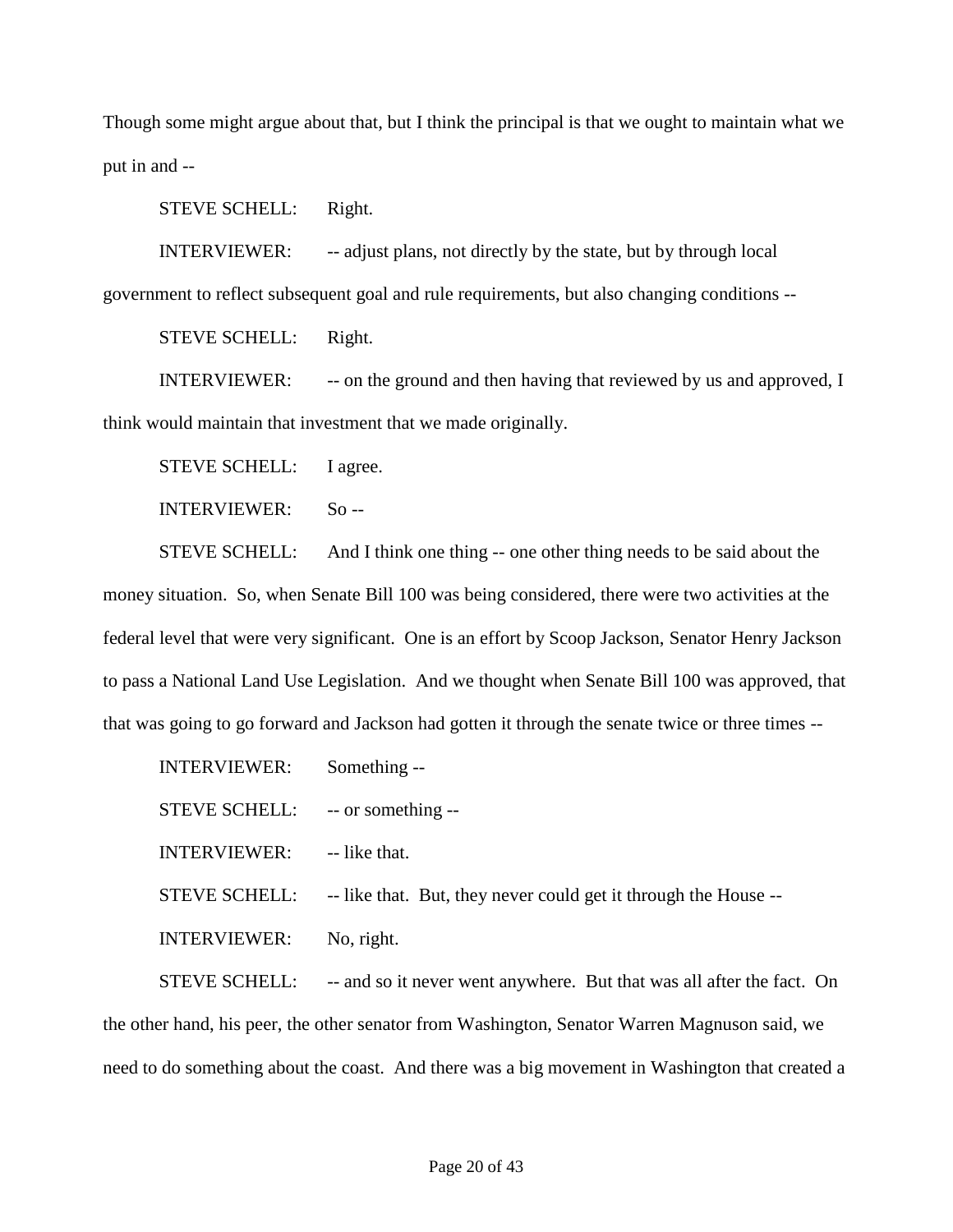Shoreland's Management Act and that was in that same period. Well, Magnuson took some of those ideas and national -- put it on a national scale and created the Coastal Zone Management Act. The Coastal Zone Management Act generated dollars out of the federal system and through legerdemain, whatever happened, the LCDC captured that from the OCC&DC and got those funds passing through the LCDC and it has served as an anchor for the Coastal Zone Program for Oregon all of these years. And there's been money flowing on a regular basis, at least to coastal counties and to the agency to make sure that we got it. So, the people of Oregon did invest, there's no doubt about that. But we also had some good investment from the federal government.

INTERVIEWER: Yes, right. Because Oregon Coast is also a national treasure. STEVE SCHELL: Yes.

INTERVIEWER: Not just one of Oregon's (unintelligible). We were the number two in the nation I guess to have an approved Coastal Zone Plan after California.

STEVE SCHELL: Right.

INTERVIEWER: So it just shows the results we got from that effort.

STEVE SCHELL: And I think it's worth remembering. When I first started to practice, the Marine Science Center was a fairly small operation. One of my mentors was Joel Hedgepeth, who was the director down there, and there was a guy named Bill Wick who was talking about estuaries and what was going on, but it was a relatively small operation. The Institute of Marine Biology had actually going on longer down in Charleston, but what happened was, the seeds were planted for both of those operations, and the result is, Oregon State has had John Byrne who directed NOAA, who's had Jane Lubchenco who directed NOAA and they are all very closely associated with Oregon over lots of years and then my friend Paul Rudy ran that operation down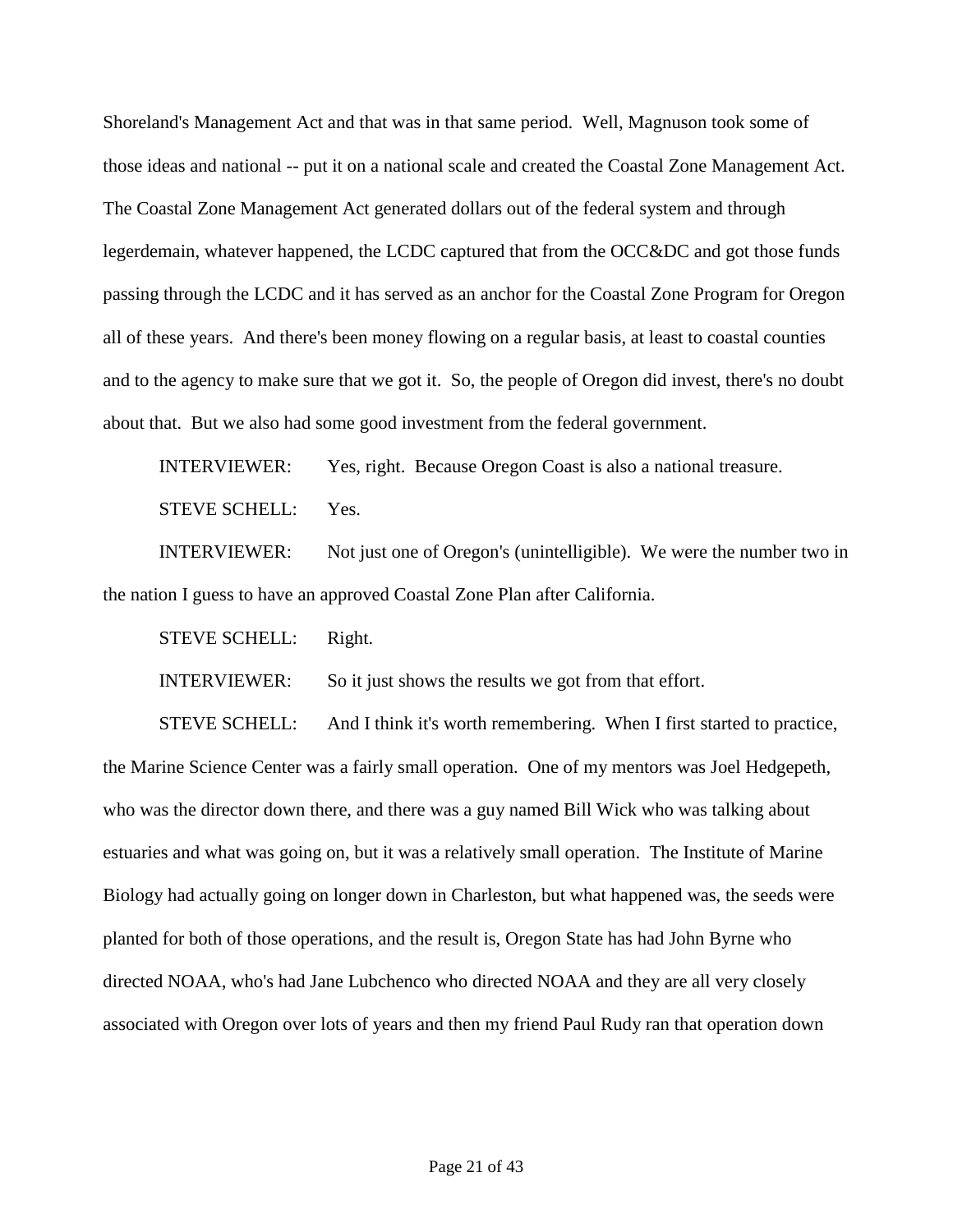there in Charleston and he's had successors and they got an estuarine sanctuary out of that South Slough area and that would not have happened, but for this energy that went in --

INTERVIEWER: Right. STEVE SCHELL: -- both from Oregon and from the feds. INTERVIEWER: I think that the plan that was done by OCC&DC that Jim Ross headed up, which more or less was integrated into our --

| <b>STEVE SCHELL:</b> | Right.                                                              |
|----------------------|---------------------------------------------------------------------|
| <b>INTERVIEWER:</b>  | -- program.                                                         |
| <b>STEVE SCHELL:</b> | Through the four goals.                                             |
| <b>INTERVIEWER:</b>  | Which was a huge contribution there.                                |
| <b>STEVE SCHELL:</b> | Yeah, I do too.                                                     |
| <b>INTERVIEWER:</b>  | And I think --                                                      |
| <b>STEVE SCHELL:</b> | I think so too.                                                     |
| <b>INTERVIEWER:</b>  | -- that often gets overlooked and if Jim were here we would -- we'd |

say thanks Jim --

STEVE SCHELL: Yeah.

INTERVIEWER: -- for the work and your commissioners -- that was a very awkward commission. I remember it was like 30 members.

STEVE SCHELL: Yeah. Well, and there were six county, six city and six port folks.

INTERVIEWER: Okay. That's each --

STEVE SCHELL: And then we came along, Oregon Shores came along and said, we

need 12 citizens. Well, they didn't want to give us 12 citizens, but they did compromise on six.

INTERVIEWER: Yeah.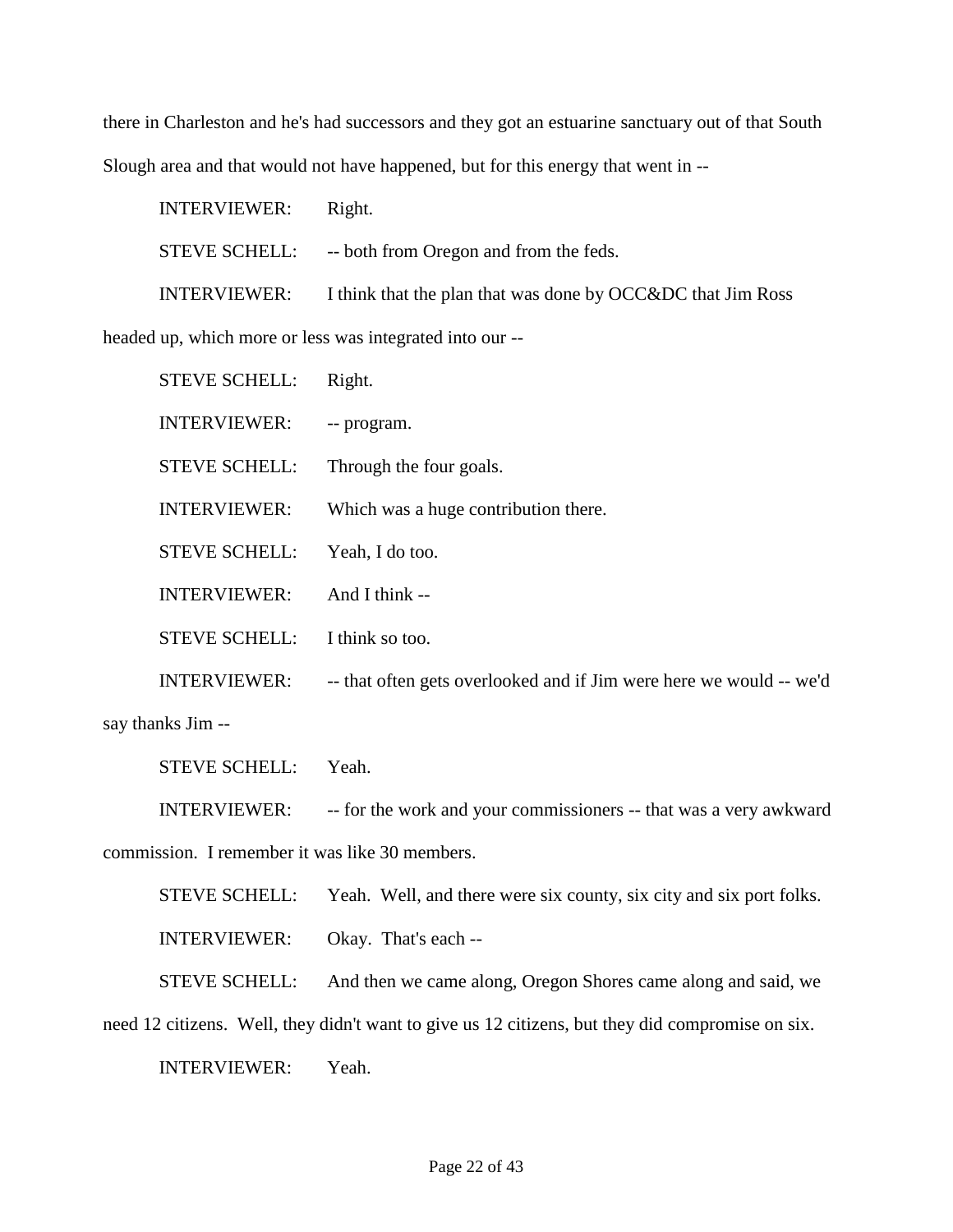STEVE SCHELL: And the result was, people like Jack Broom served, and they served as a balance to people like Wilbur Ternyik, who was a Port of Siuslaw head and he became the chair of that operation. And he had good intentions, but he was obviously a development oriented guy at the expense sometimes of the natural resources.

INTERVIEWER: Yeah. Question three, and I've been passed a note here that tells us that our time is moving on. LCDC adopted 19 statewide goals. Which goals do you believe have been the most important to the accomplishments of the State Land Use Program? Which ones do you feel have been the least important and why? We have a list here of --

STEVE SCHELL: Yeah. So you gave me that question, I don't know, a couple three weeks ago just to look at and --

INTERVIEWER: Yeah.

STEVE SCHELL: -- and so I've reflected several times on that question, Jim, and I would say goal three was still very important. The Agricultural Land's Goal. I think our business of going through classes one through four in the -- on the west in the valley and classes one through six of the old SCS system was an important distinction and I --

INTERVIEWER: An objective definition wouldn't you say soil --

STEVE SCHELL: Yeah.

INTERVIEWER: -- soil quality?

STEVE SCHELL: Right, right.

INTERVIEWER: Right.

STEVE SCHELL: Yeah, soil quality and also some irrigation stuff and there's lots of things that go into that. I think that's had a profound effect on how planning has been accomplished, particularly in rural areas, but throughout the state. So I think that's very important.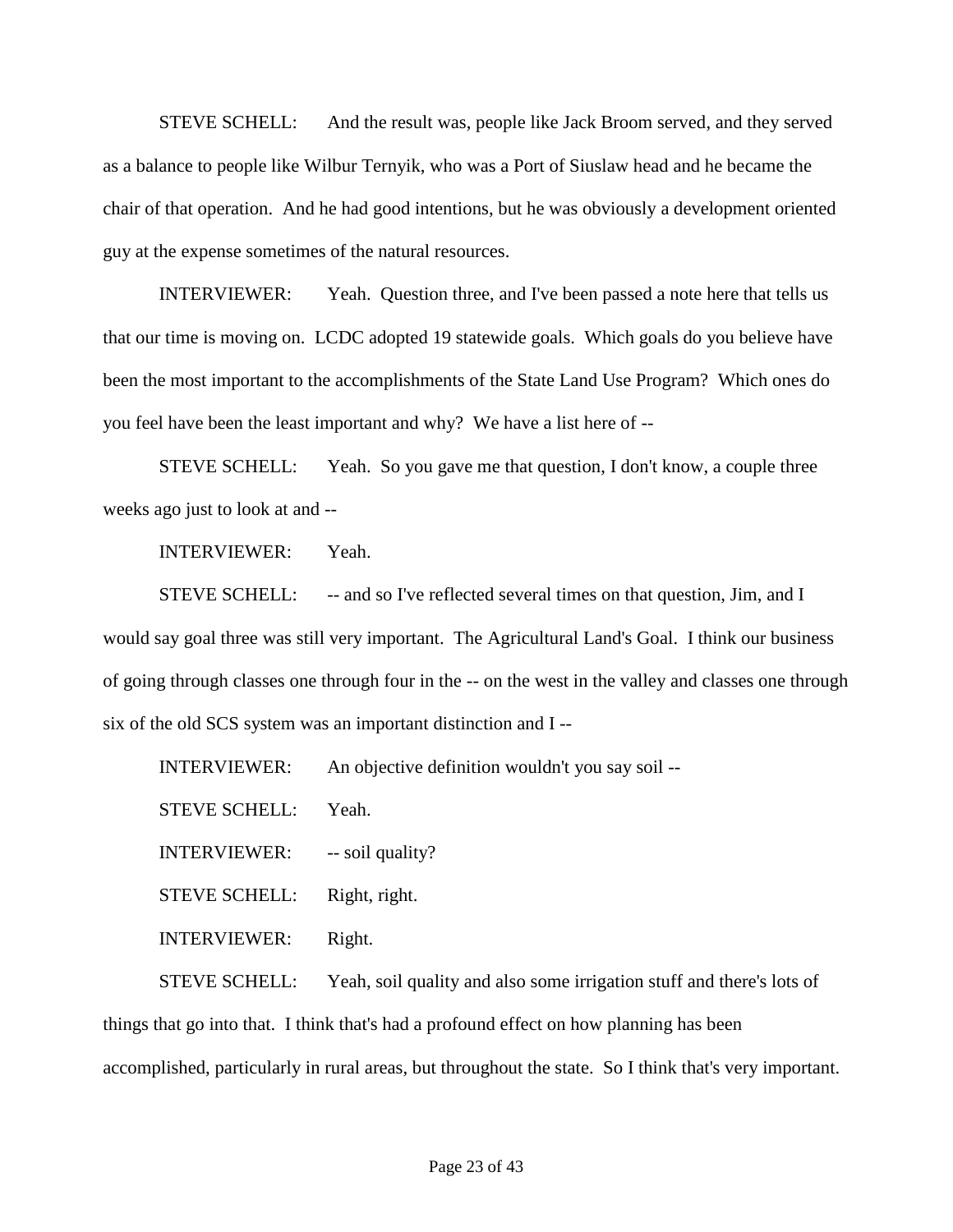I think our goal 14 was very important. In terms of arguing about this urban rural split and what we're going to do with urbanizable land and how the 20 year growth stuff was going to be affected and ultimately that came 20 years of industrial supply and 20 years of residential thing, in order to provide some balance in the market over -- between cost and supply in that process. So I think those two were very important. I think goal 12 became more important in later years because of the rule. And that transportation rule I think was the real key to that. I had charity committee for the City of Portland --

INTERVIEWER: Right.

STEVE SCHELL: - -- on the mouth of a freeway and so I had some familiarity with the fight about freeways and how to use those freeways. And I think we had good people on that, but they didn't finish the job. The rule needed to happen in order to make that work. So those three I think are very important. I think implementation of the Willamette Greenway was also a significant activity and then of course you guys, after I left the commission, managed to get a Shoreland's Goal in essence for the coast in goal 17 and then the Estuary Protection Goal in goal 16. I don't like the way -- quite the way Beeches and Dunes came out all in all. I think that the Beach Bill was really significant and when we saw what happened with the capes that worked all in all. If they built, and they shouldn't have --

INTERVIEWER: Right.

STEVE SCHELL: -- they didn't get fixed structures like (unintelligible) in place --

INTERVIEWER: Right.

STEVE SCHELL: -- after that. But there are other problems with protecting the beaches now, and some of which stem out of the beach bill itself, rather than the goal.

MALE: Can you talk about that more?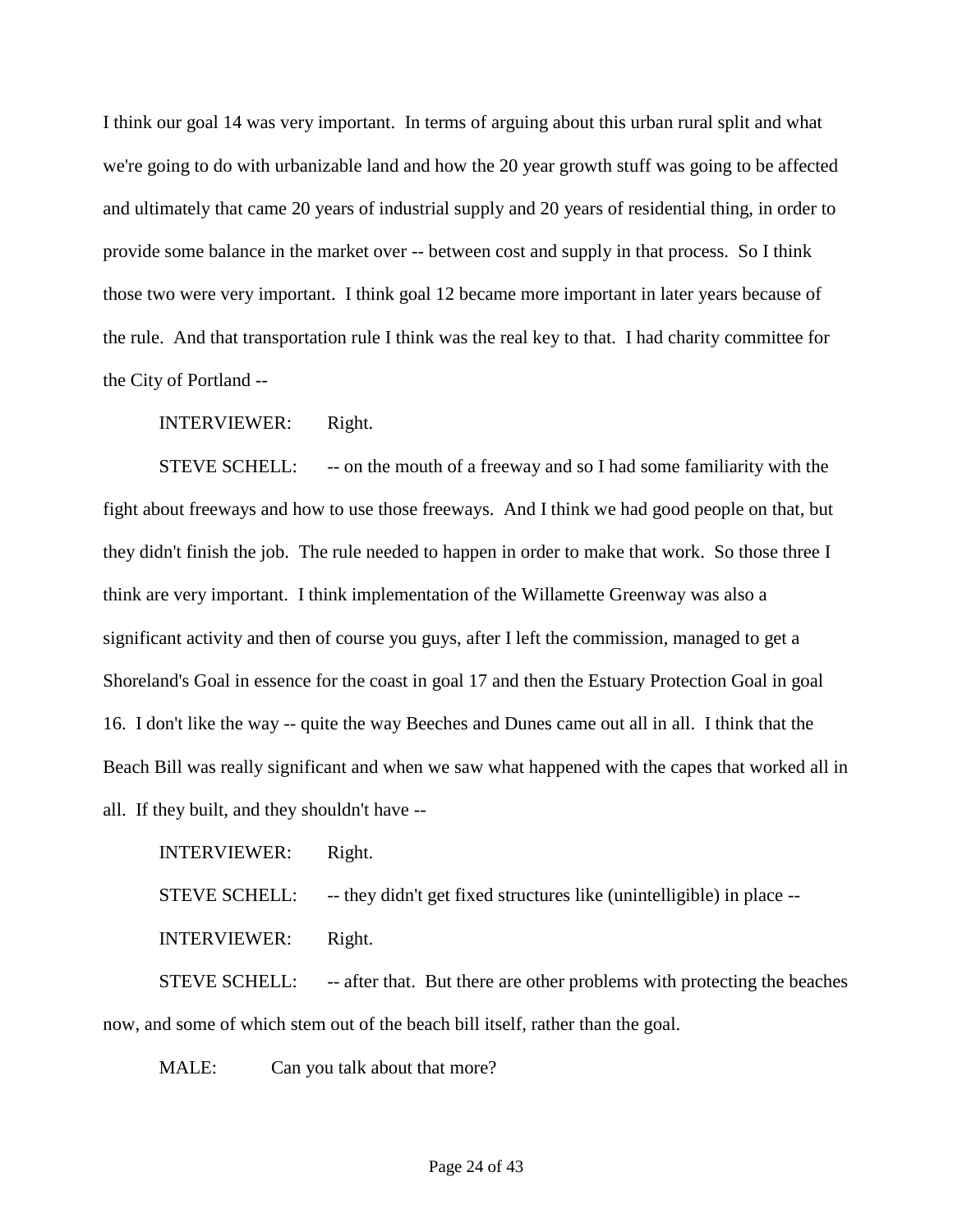STEVE SCHELL: You want a little --

MALE: Just curious.

STEVE SCHELL: Well, the fundamental problem is that when the Beach Bill was passed in 1967, there was a big fight about, well how far up is it, is it 16 feet? Is it 13 feet and where's the -- what's the start? Is it the low water, medium water, lower low water, whatever. And then there was the question about well (unintelligible) where's 16 feet? Let's survey it. Low and behold, the legislature orders the state to survey the line and so there's, I don't know how many pages, scores of pages of just survey lines down there. Now the legislation itself says basically, look the 16 foot line may vary depending on what happens. But, if you got a surveyed line, it is very hard to say there should be variance. And in fact, there's been very little change of that line. Well what happens when climate change comes along and we get three to six feet of additional water on there? Are we going to move the line or are we going to be bound by this surveyed line; and the answer is, I don't think we know and I'm not sure we have the courage to go in and fix it at this point. Is that enough?

INTERVIEWER: More than you wanted to hear probably. Read his paper. That's what he's trying to tell you. What about goals you feel or believe fell below the line of acceptability? That may be too strong, but you had 13 and goal two and goal four.

STEVE SCHELL: You know -- yeah. So let me go over a couple of those. So I served on the energy facility side in council after --

INTERVIEWER: Leaving --

STEVE SCHELL: Several years after serving on the LCDC for three years. And I guess I had a hand in pushing forward goal 13 and there were some guys like (unintelligible) Topaz around and the Governor McCall had turned off the lights for Christmas, and there were all kinds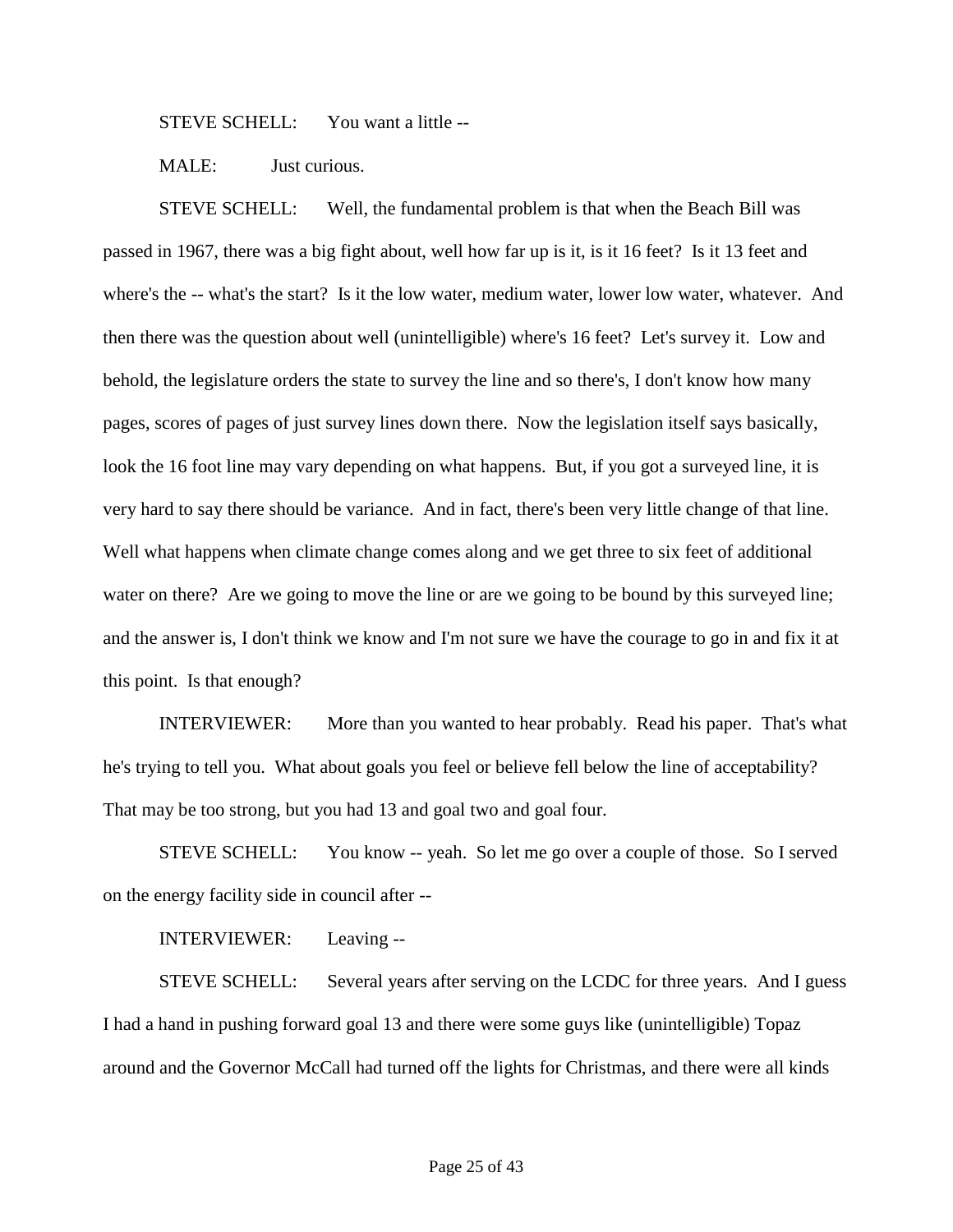of things that were going on at that time because there were problems. And on top of that, there were big efforts to try to get rid of Trojan and to figure out what was going on at that point. And what happened was, we tried to do a goal that would recognize the -- kind of the land use aspect of that. But I don't think we got it and part of the reason is we didn't understand what was going on in other silos. The role of the PUC and at that time it was the Nuclear and Thermal Energy Counsel.

INTERVIEWER: NTEC or something like that.

STEVE SCHELL: Yeah, something like that. And it was a predecessor of the EFSEC (unintelligible) --

INTERVIEWER: EFSEC.

STEVE SCHELL: -- in that. They had different roles and they had statutory authority and there was some attempt to reconcile that in ORS, what became ORS 197.180, the coordination deal. But it was not well done when it got right down to it and it's turned out to be really ineffective I think. And it should be more effective. And the problem now I think is moving from central power stations to distributed generation and it requires a whole mindset that's different than what is in goal 13 and where we are with the Northwest Power Planning process and the PUC and EFSEC through that. So that needs to be re-examined and reintegrated, but nobody is willing to take that on that I know of.

INTERVIEWER: Yeah.

STEVE SCHELL: The other thing that I think that was weak was the Hazard's Goal. I mean it's pretty clear to me that it's not adjustable and there hasn't been any money going into it and fortunately over the last six, eight years, something like that, money has been coming through the FEMA process --

INTERVIEWER: Uh-huh.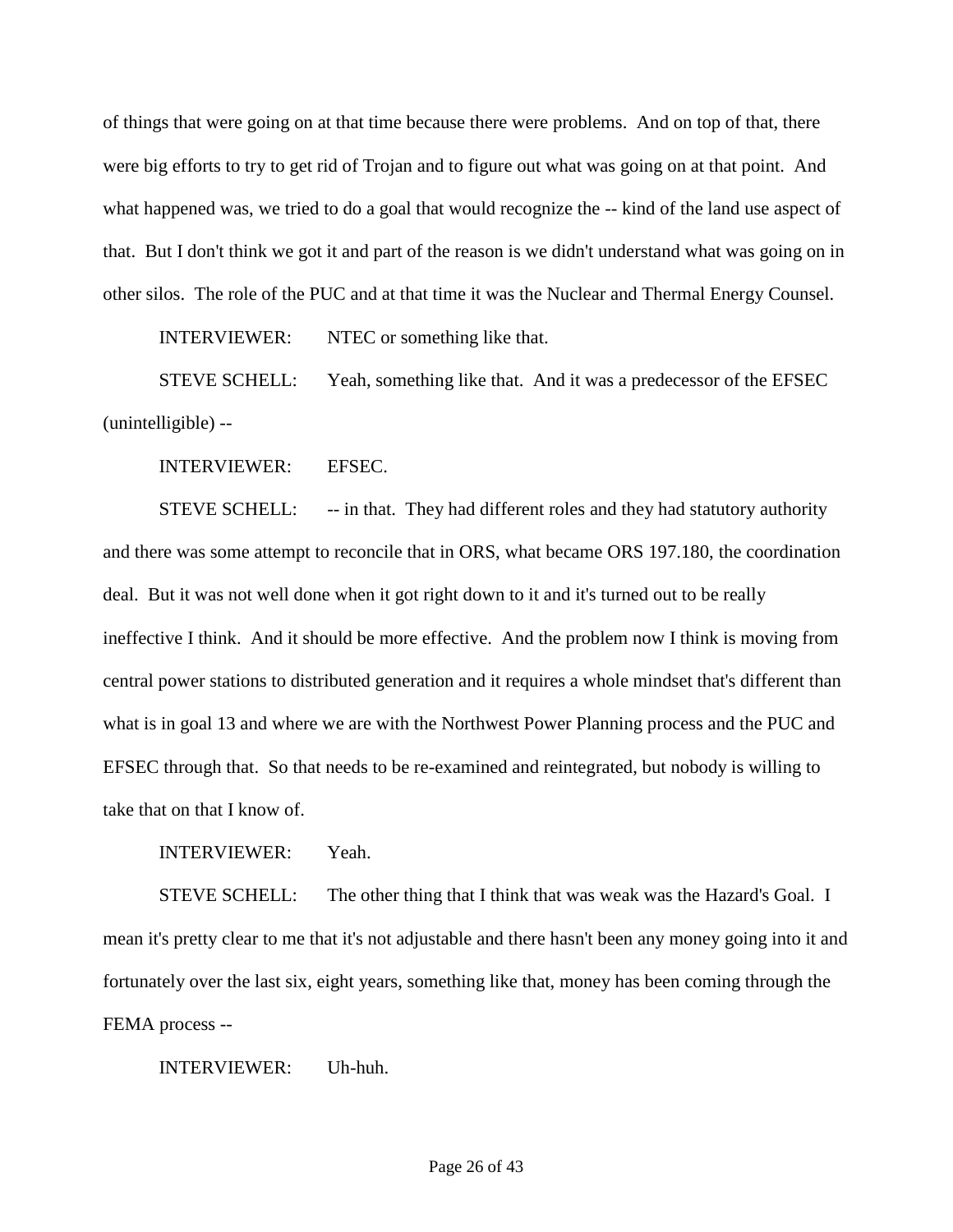STEVE SCHELL: - -- to help the coastal counties plan better, because in fact, FEMA through its mapping process has raised the level of concern with what are called velocity heights from storm surge and at Newport in several places, it's now 35 feet above sea level, rather than or 16 feet, rather than the, the smaller area. Thirty-five feet is a long way up when you do it and I'm still not sure we got it right, one way or the other. But that's all now controlled not by Oregon; it's controlled basically by the feds.

INTERVIEWER: He called out in his comments to me, Steve did, goal two, because it's been, you know, superseded by a statutory provision.

STEVE SCHELL: Right.

INTERVIEWER: But during acknowledgement, before we had the language I think you were referring to --

STEVE SCHELL: Right.

INTERVIEWER: -- we relied extensively on goal two to direct local governments to connect factual base with policies of implementing measures.

| <b>STEVE SCHELL:</b> | Yeah.                                                                |
|----------------------|----------------------------------------------------------------------|
| <b>INTERVIEWER:</b>  | And also the exceptions process was in there too.                    |
| <b>STEVE SCHELL:</b> | Right.                                                               |
| <b>INTERVIEWER:</b>  | So those were key provisions that --                                 |
| <b>STEVE SCHELL:</b> | And particularly the exceptions process I think was a kind of unique |
| ١n                   |                                                                      |

situation.

INTERVIEWER: It was an unusual thing --

STEVE SCHELL: Yeah.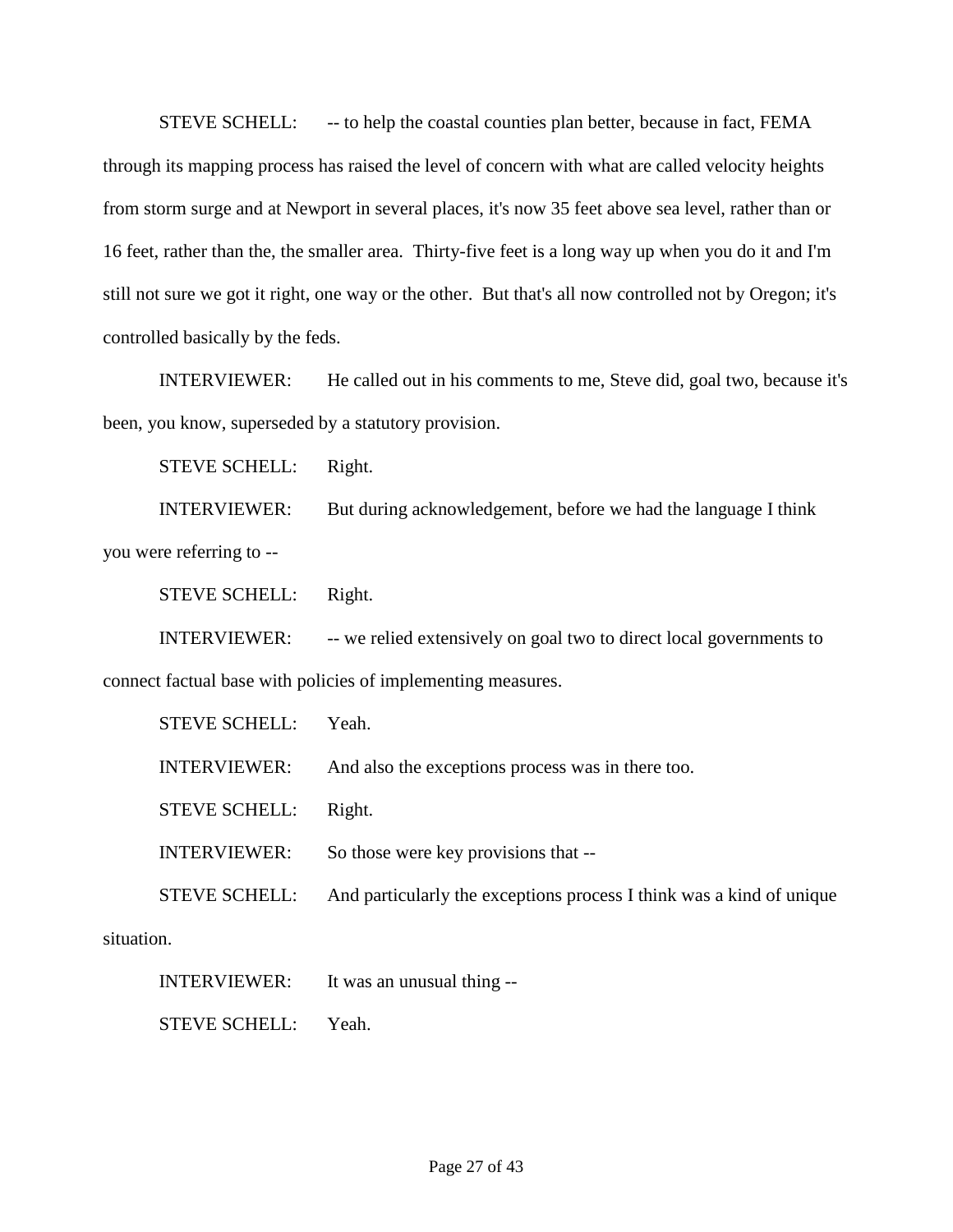INTERVIEWER: -- but it was basically a way to vent off some of the worry and anxiety that people would have saying we could never -- you know, here's something, a piece of ground out there, maybe a pre-existing subdivision out there, you mean, that's going to be farm land? No.

STEVE SCHELL: What was the name -- the wonderful name? RUPA. INTERVIEWER: RUPA. STEVE SCHELL: RUPA. What did that stand -- Rural Urban Planning -- INTERVIEWER: Rural -- STEVE SCHELL: -- Area or something? INTERVIEWER: Yeah, anyway. Any way so --

STEVE SCHELL: That was a Clackamas County deal I think through that. So that set a processes, or as 197.763 is the chunk that really took a portion of goal two and laid out a plan for - and what it did is, it kind of created a standard. But there was also material in both the city planning statute and the county planning statute. Jim mentioned that you ought to have -- you know, what's the standard, what are the facts and how do the facts connect with the standard?

INTERVIEWER: Consistency.

STEVE SCHELL: As a standard --

INTERVIEWER: Consistency.

STEVE SCHELL: Standard mechanism. And that actually is found in a chunk of the county's planning code in that. But it was important to get people to think that through and it really helped when LUBA came along, because they knew how to look at that as a matter of professional judgement in that. So goal two was initially important, but I think it's lost some of its vitality and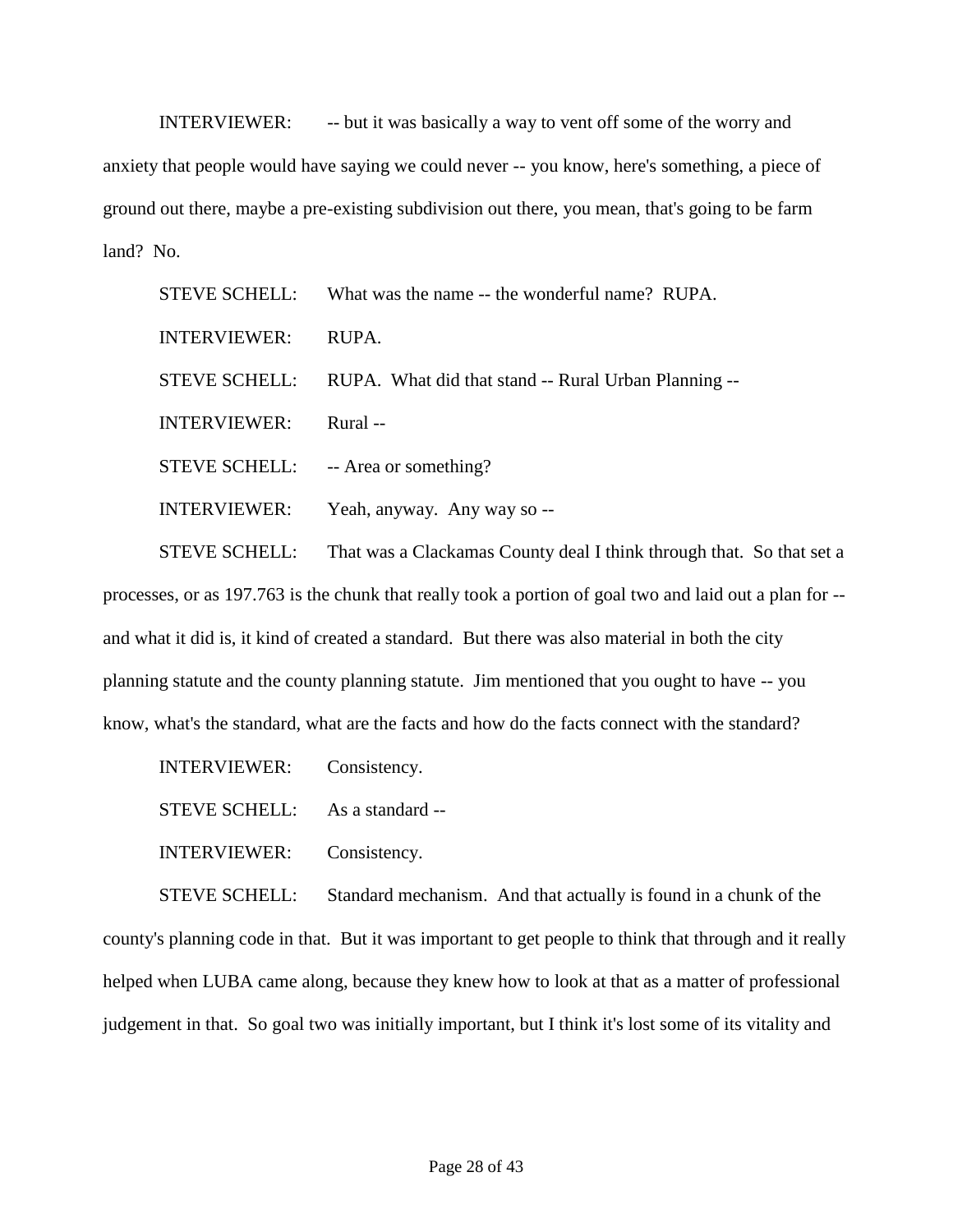the other thing and somewhere you got in your notes Jim, that you were going to ask me about, citizen involvement.

INTERVIEWER: That's coming up if we have time. STEVE SCHELL: You want me to talk about that now or -- INTERVIEWER: Well yeah, I guess we're going to get to that just in a second here.

About the public involvement process --

STEVE SCHELL: Yeah.

INTERVIEWER: -- to adopt the goals and --

STEVE SCHELL: So I really think we need to revisit this. What's the woman's name down in Lane County, Gail --

INTERVIEWER: Ackerman?

STEVE SCHELL: No, no. No, no, no, no, no. Anyway, there were strong advocates for citizen involvement, and there was an argument that we should make this a special goal and ultimately our compromise on that was to make it number one among equals of the goals. And I think for a while it worked very well. But for me, the key element of the whole process was the 11 hearings that were required by statute for adoption of the goals, the original goals. What that did, is it revitalized the state in participating in the process and so we had opponents, as well as advocates across the state because of all the visitations. And I can tell you stories about Klamath Falls, about Baker City, about Pendleton, about Florence. They are just wonderful stories that came out of all of this activity. And what's happened is, increasingly over time, we've had the Citizen Involvement Advisory Committee requirement. And then we've had the local government officials, what, LOAC? What is that? Local Government Officials Active --

INTERVIEWER: Advisory Committee.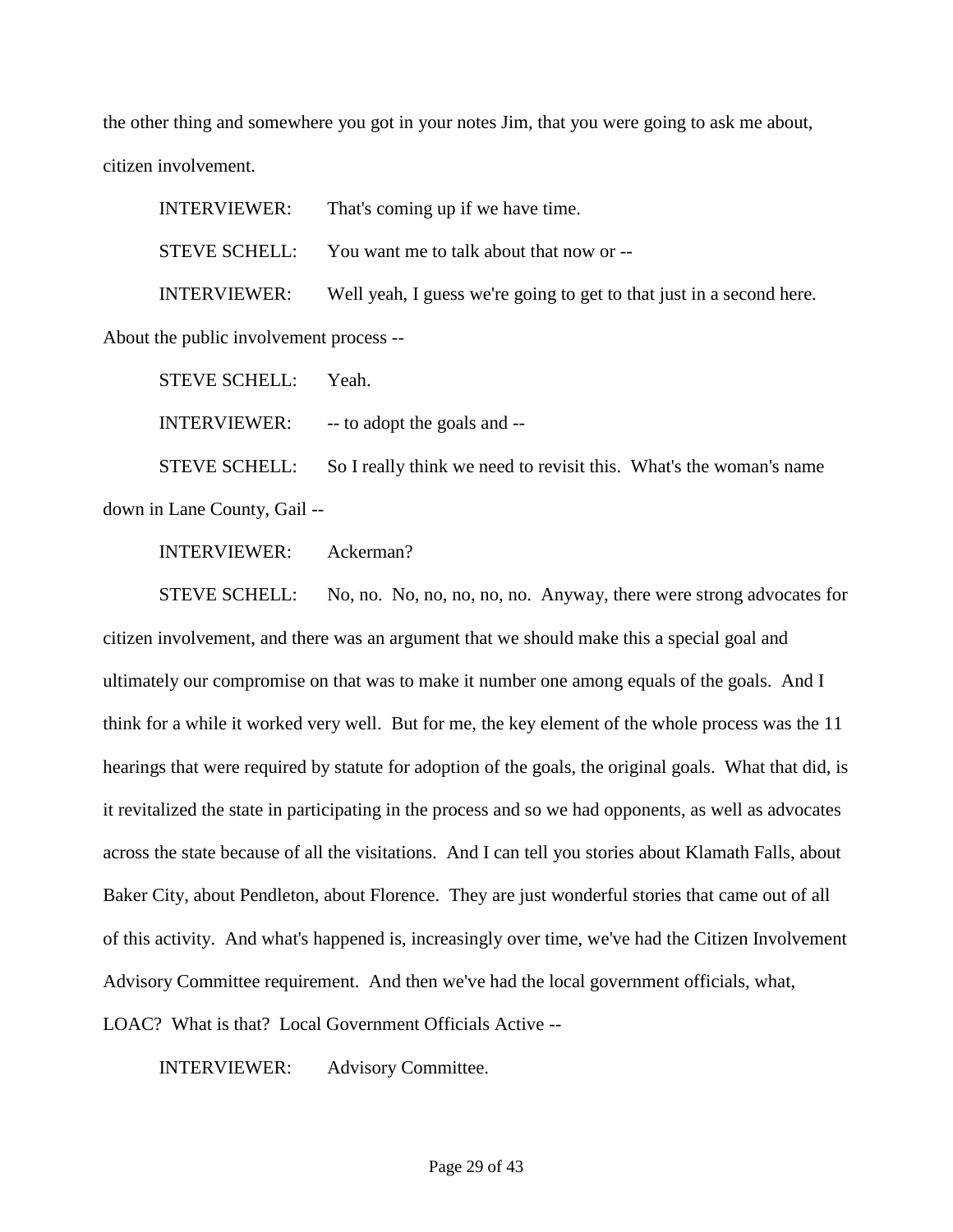STEVE SCHELL: Advisory Committee.

INTERVIEWER: LOAC.

STEVE SCHELL: LOAC, right. And so we had the CIAC and the LOAC and pretty soon, the citizen involvement process has become routinized and sort of coopted into the process. And because it's standard, I think the department thinks, if it goes through the standard processes, that's all it's done. It doesn't work and the support for the agency has drifted back significantly I think at this point. And I thought at one point, the way to revitalize this was to do a new goal on climate change and do it in the process that's set out in the statute as a new alternate. Well there wasn't energy, money or support from the legislature to do that at the time that a group of us tried to move that forward, and the consequence had sort of died a dribbling ignominious death after that, with a lot of lip service and not a great deal of action. But something needs to happen to revitalize the program. If you don't revitalize it, then it's going to turn into its own stove pipe and not dealing with these broader questions.

INTERVIEWER: Big questions there, and who's going to lead that process, that's another thing we take for granted, Governor McCall back in the beginning. Not for granted, but we just -- we acknowledge what he did --

STEVE SCHELL: Right.

INTERVIEWER: -- but his plate wasn't as full as maybe some -- a place of subsequent (unintelligible) --

STEVE SCHELL: No doubt.

INTERVIEWER: -- but we need to have leadership and to galvanize this interest and these rethinking and bringing forward some of these ideas that need to be addressed and that's -- we don't have that right now.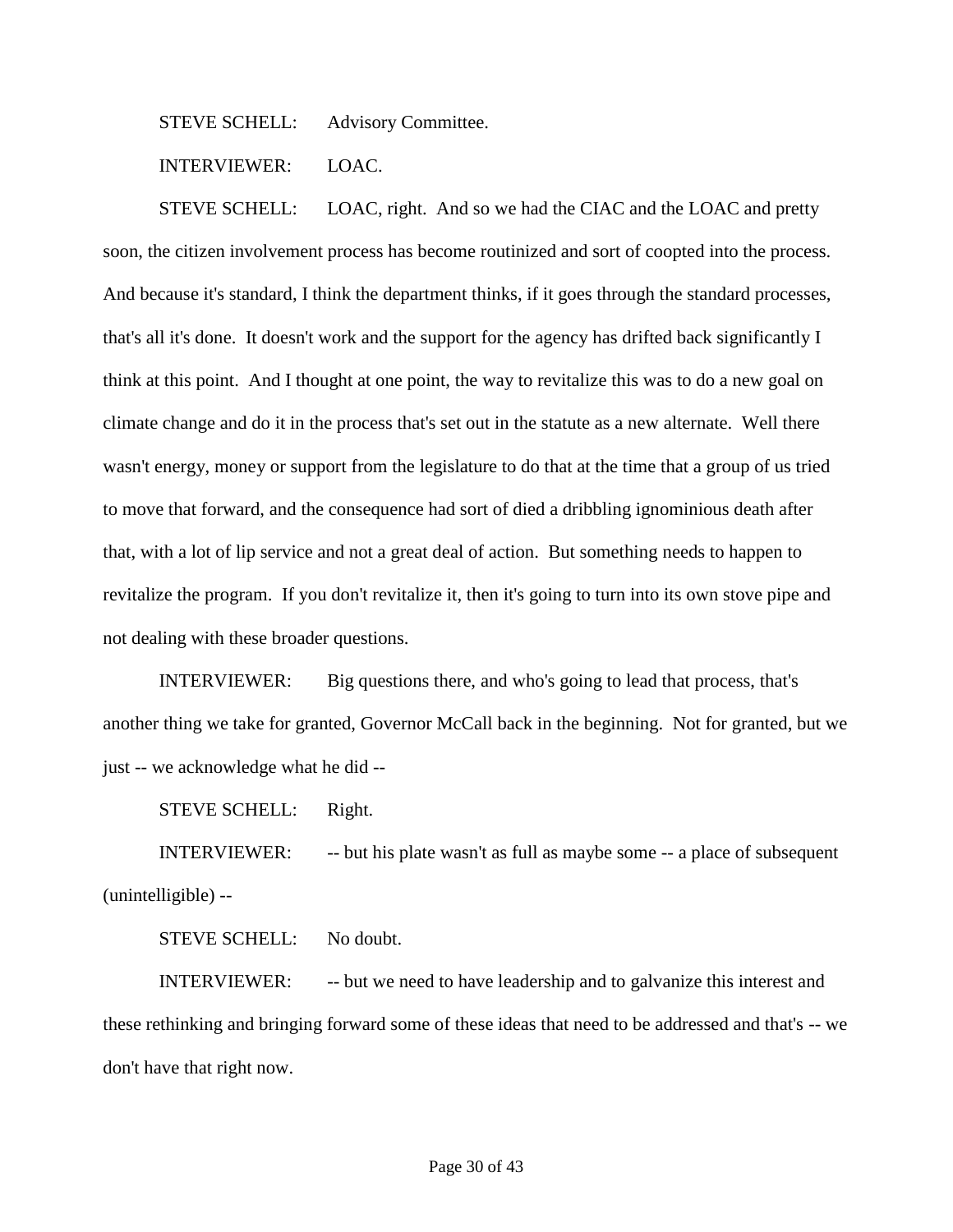STEVE SCHELL: Right.

INTERVIEWER: I'm not sure the agency or the commission alone can do that now. What the alternative is, I'm not sure, but you're raising important questions about the future.

STEVE SCHELL: Yeah, absolutely.

INTERVIEWER: Not just the past or the current time, but what lies ahead and do we look ahead to the population expansion where -- and --

STEVE SCHELL: Right.

INTERVIEWER: -- expecting, and a lot of other things and -- what's the process going to be for that and there's no inclination, other than maybe the strategic plan that the agency has put out, which is a broad brush attempt to identify needed issues and approaches, which is commendable.

STEVE SCHELL: Sure. INTERVIEWER: But is that going to take off? STEVE SCHELL: But I don't see it --INTERVIEWER: Yeah. STEVE SCHELL: -- as really changing the kind of -- the DNA of the process. INTERVIEWER: Well and that's a good discussion and we're not going to get to the answer to that today. Maybe you'll come up with it shortly, but --

STEVE SCHELL: Just out of --

INTERVIEWER: Okay. Let me -- we have -- our time is going down isn't here. About

a half hour, okay. Let me see where we are. I guess question seven is --

STEVE SCHELL: So --

INTERVIEWER: Yeah --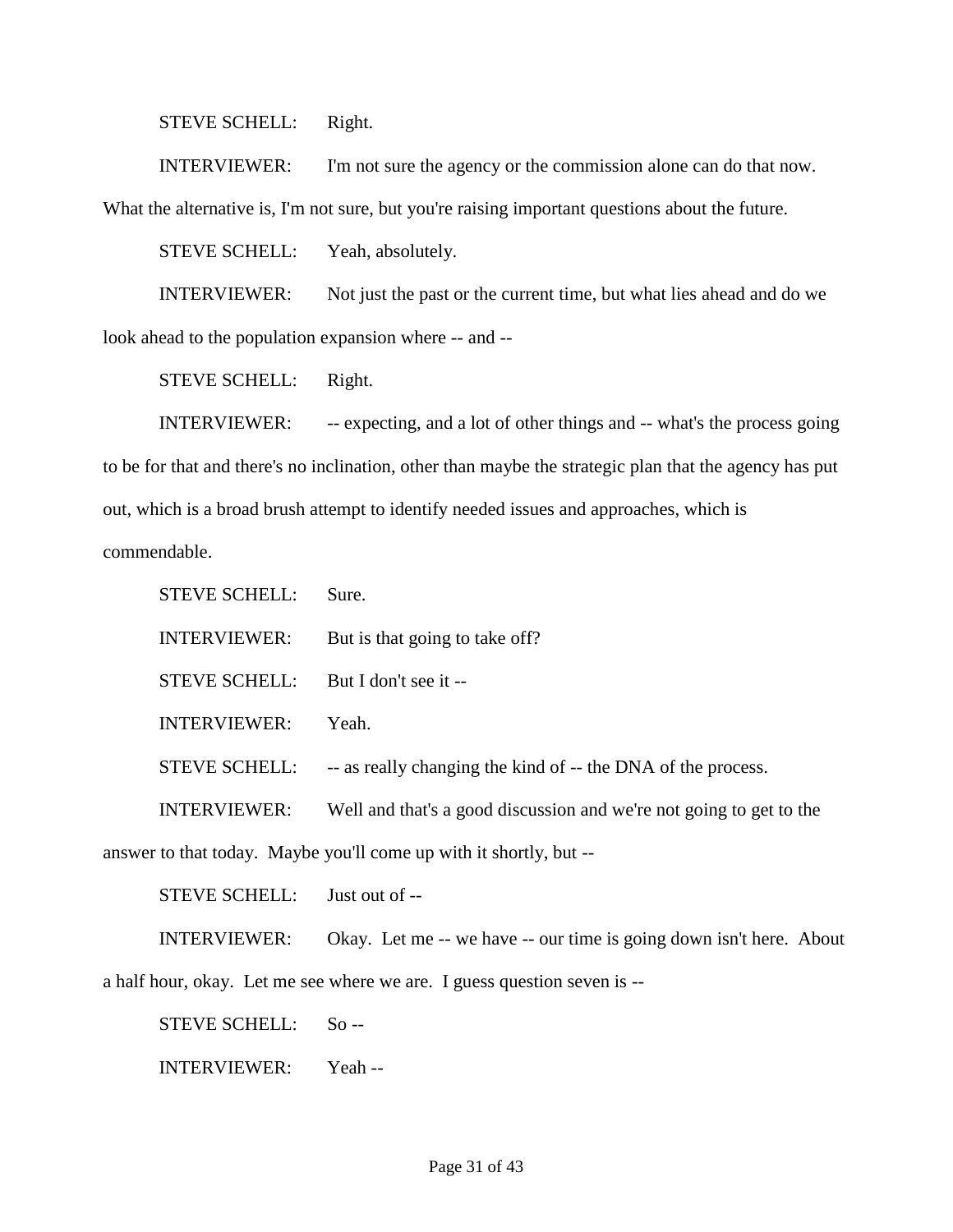STEVE SCHELL: So --

INTERVIEWER: Oh --

STEVE SCHELL: Before we go on to question seven, you might like to -- since this is an oral history and since I'm not quite the last dog standing, but I -- you know, from a commission point of view, it might be worth it to just recount a couple, three of these stories. Some of them are reasonably well known. The most famous --

INTERVIEWER: We don't have a campfire here do we?

STEVE SCHELL: It's that kind of deal. So we had these hearings all over the state and there was one in Florence and Jerry Rudy, was it Paul Rudy, Dr. Paul Rudy was there. I think Dorothy Anderson was there. I was not there. I don't think LB was there at that meeting, but anyway it happened and so what happened is, they met at some place and there was a -- as they were going in in the evening, there was a log truck with the trailer put out on it and there was an effigy hanging --

INTERVIEWER: Yeah, right.

STEVE SCHELL: -- from the log truck and it was labeled L.B. Day. And so they went into the meeting and as they started the meeting or as they started to sign in, here came a bunch of guys in (unintelligible) shirts.

INTERVIEWER: Yeah, right. Right.

STEVE SCHELL: In -- with shalalie's, with big clubs and things and it was kind of worrisome initially, but they all signed in. And it turns out that those were the vine maple salvages.

INTERVIEWER: Salvages.

STEVE SCHELL: And Mapleton is, you know, about ten miles up the Siuslaw from -- INTERVIEWER: Florence.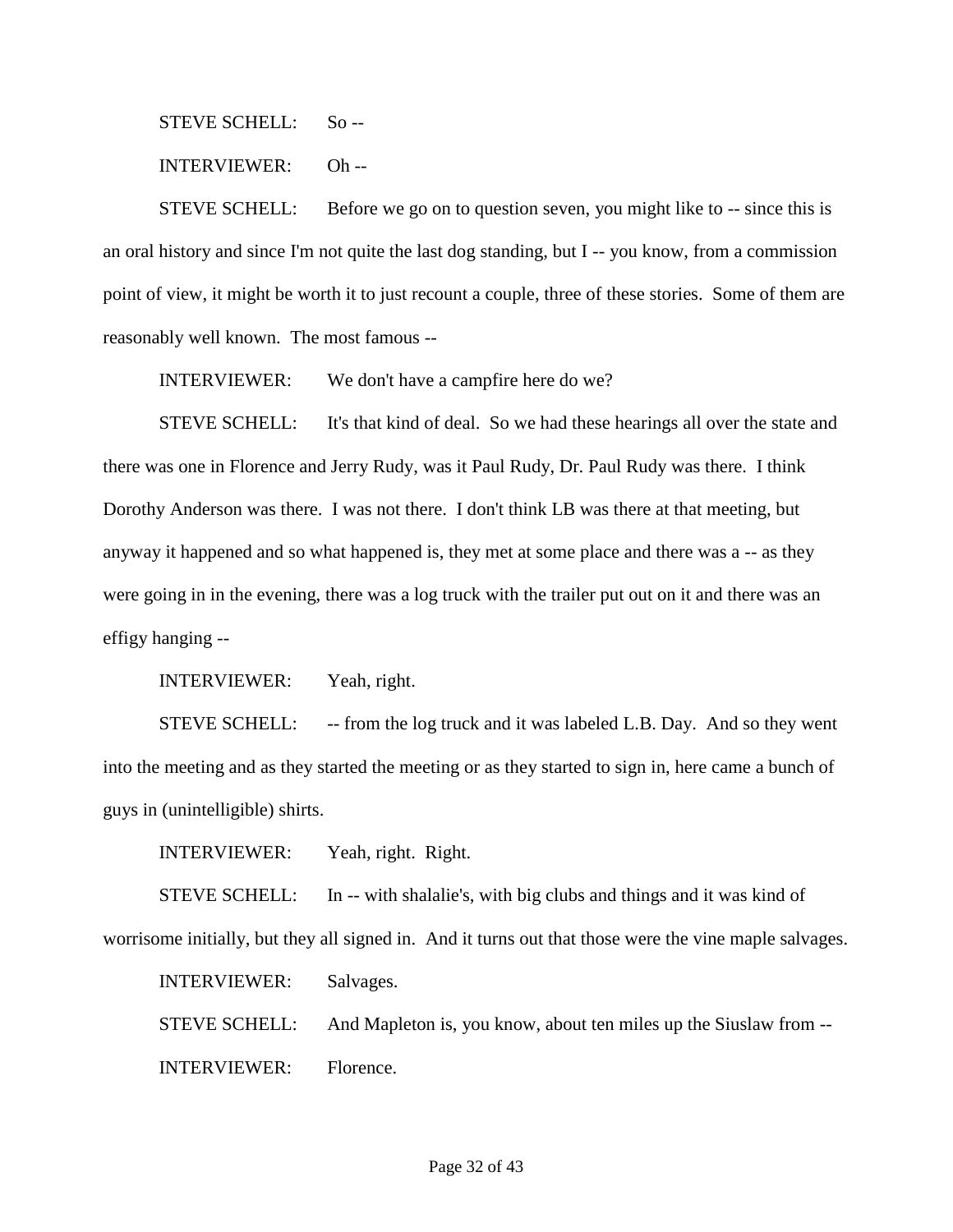STEVE SCHELL: -- Florence. And -- so anyway the vine maple salvages danced around the room and carried on and about that time, Jerry Rudy jumps up out of his chair and jumps on the stage and rips open his shirt and here's LC&DC moving the goal posts down the pack with stripes, you know, flags and other Oregon symbols all of this tee-shirt that LB had made for all of us a few weeks before through that. So it was great fun in terms of being relatively serious, because these people were pretty concerned about whether or not they were being taken over. And then there was another situation in K-Falls, that --

INTERVIEWER: K-Falls, right. STEVE SCHELL: That my -- INTERVIEWER: That's more -- STEVE SCHELL: My friend John -- INTERVIEWER: That's more serious. STEVE SCHELL: -- Gustafson -- were you there? INTERVIEWER: I don't think so, but -- STEVE SCHELL: But the story was that there was some real opposition -- INTERVIEWER: Right. STEVE SCHELL: -- in the back and ultimately, whoever was running the meeting said, we need state police here and they called in state police to --

INTERVIEWER: Well there was a worry about safety. STEVE SCHELL: Yeah. About whether or not folks were going to get shot in the -- INTERVIEWER: Yeah. STEVE SCHELL: -- in the process. So they also took it pretty seriously that -- in Kay

Falls. In Baker City, I can remember sitting and listening to these ranchers come in and saying,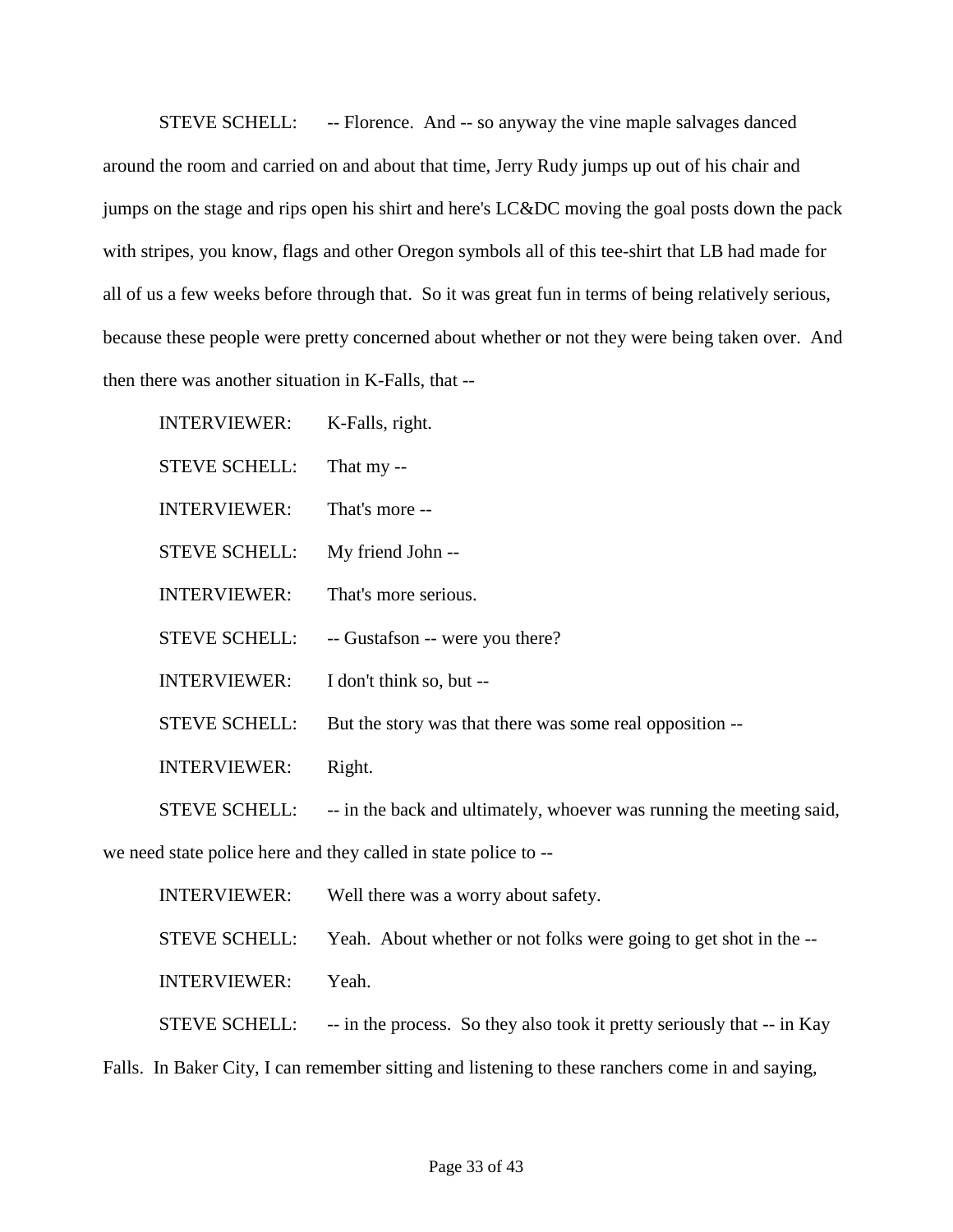you know, you folks are out there in the valley talking about these farms and ranches. Well let me tell you, it takes 100 acres to staff one cow out in some of this acre -- acreage. And you know you can't make a living if you don't have 300 a head, so figure it out. You can't talk about 140 acres or whatever you want to talk about in that area. And so that was sort of a new concept to me in the process. But they were real serious and I can remember sitting with Al Bullier after -- after that meeting we, I don't know, went into the bar or something and had a drink and were talking about this, because he was from Portland and so was I and it's just a different kind of perspective that we needed. I can remember in Pendleton where we had this meeting in this kind of cafeteria in -- I'm not sure whether it was Blue Mountain College or whether it was the high school and here was everybody working at tables and it was just a kind of wonderful experience of people talking about. And then the other vivid memory is, we were pretty close to adopting the goals. We were starting in the third phase of reviewing the drafts and we were in Portland and we had this whole room in the Multnomah County commission -- down at the courthouse and it may be held -- you probably had seats for 150, well there were 500 people there.

INTERVIEWER: Right.

STEVE SCHELL: And in the front of that where these hippies I guess they were, drumming for us before the meeting started and it -- and everybody was sort of decked out in their various attire and it was an interesting, interesting experience.

INTERVIEWER: Or lack thereof.

STEVE SCHELL: But people were paying attention. I guess it's kind of the message of that. Those were significant times.

INTERVIEWER: Were memorable times.

STEVE SCHELL: Memorable.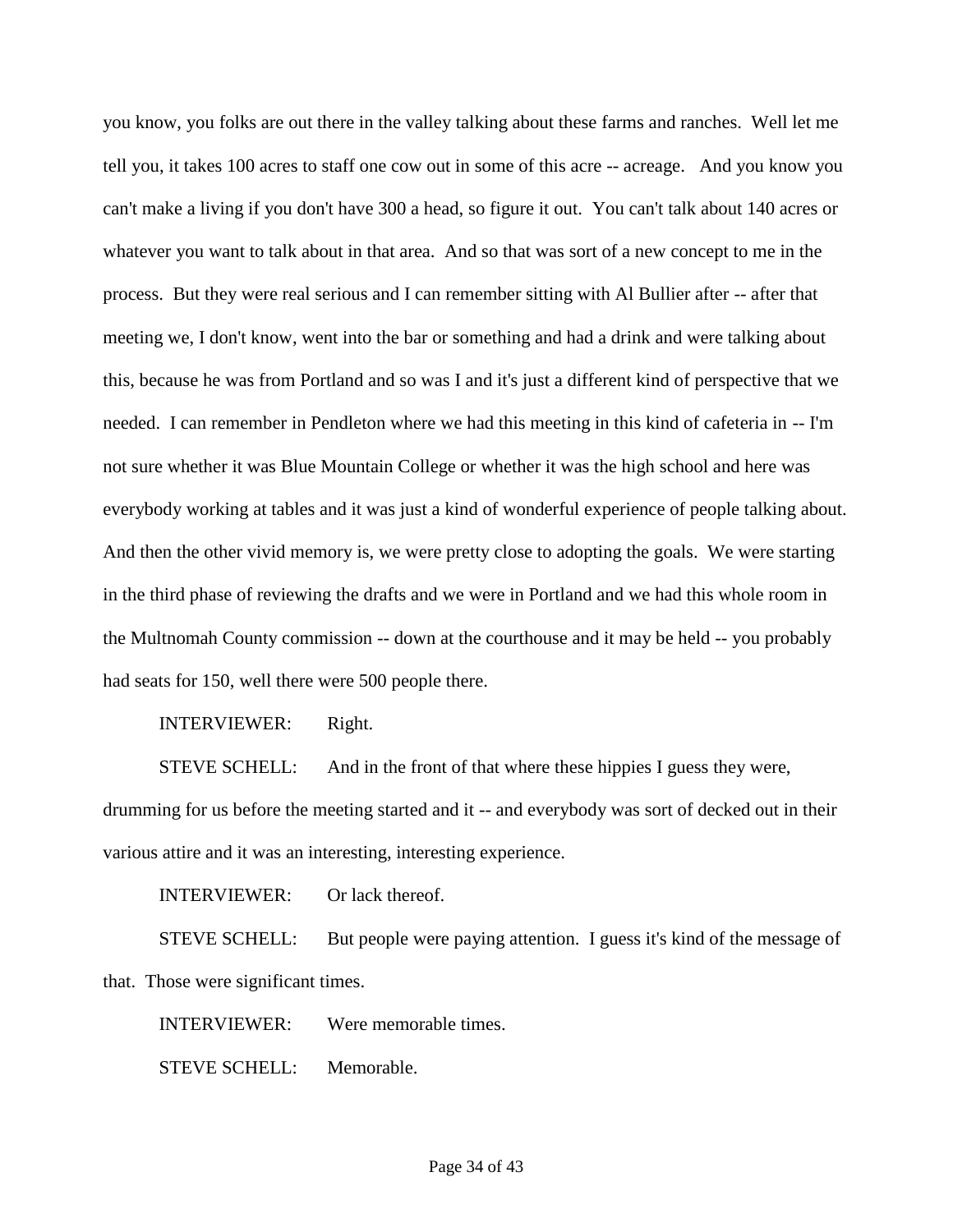INTERVIEWER: Or forgettable times.

STEVE SCHELL: Maybe both.

INTERVIEWER: Do you think Oregon's latest program in 2015 compares with what was envisioned four decades ago?

STEVE SCHELL: General yes. I think we're pretty -- we've been pretty successful in the evolution of the program. I think we've done reasonably well in farmlands. I was with somebody Monday night I guess it was and she was telling me that Bend originally proposed an 8,000 acre addition to the city and I think they went to LCDC and LCDC said no. The staff said no, that doesn't make any sense and finally they sent it back to the drawing board and they came up with a kind of reasonable growth pattern --

| <b>INTERVIEWER:</b>  | That was recent, by the way.                                      |
|----------------------|-------------------------------------------------------------------|
| <b>STEVE SCHELL:</b> | Yeah, that's fairly recent.                                       |
| <b>INTERVIEWER:</b>  | When I was over in Bend to talk to Jim Ross --                    |
| <b>STEVE SCHELL:</b> | $Uh$ -huh.                                                        |
| <b>INTERVIEWER:</b>  | -- I picked up from Brent who lives in Bend also, he said exactly |
| what you said, is -- |                                                                   |

STEVE SCHELL: Yeah. INTERVIEWER: -- the agency rejected this initial proposal from the city and county. STEVE SCHELL: Right. INTERVIEWER: Of course it's a mutual hopefully decision by the Deschutes County and Bend.

STEVE SCHELL: And you --

INTERVIEWER: Yeah.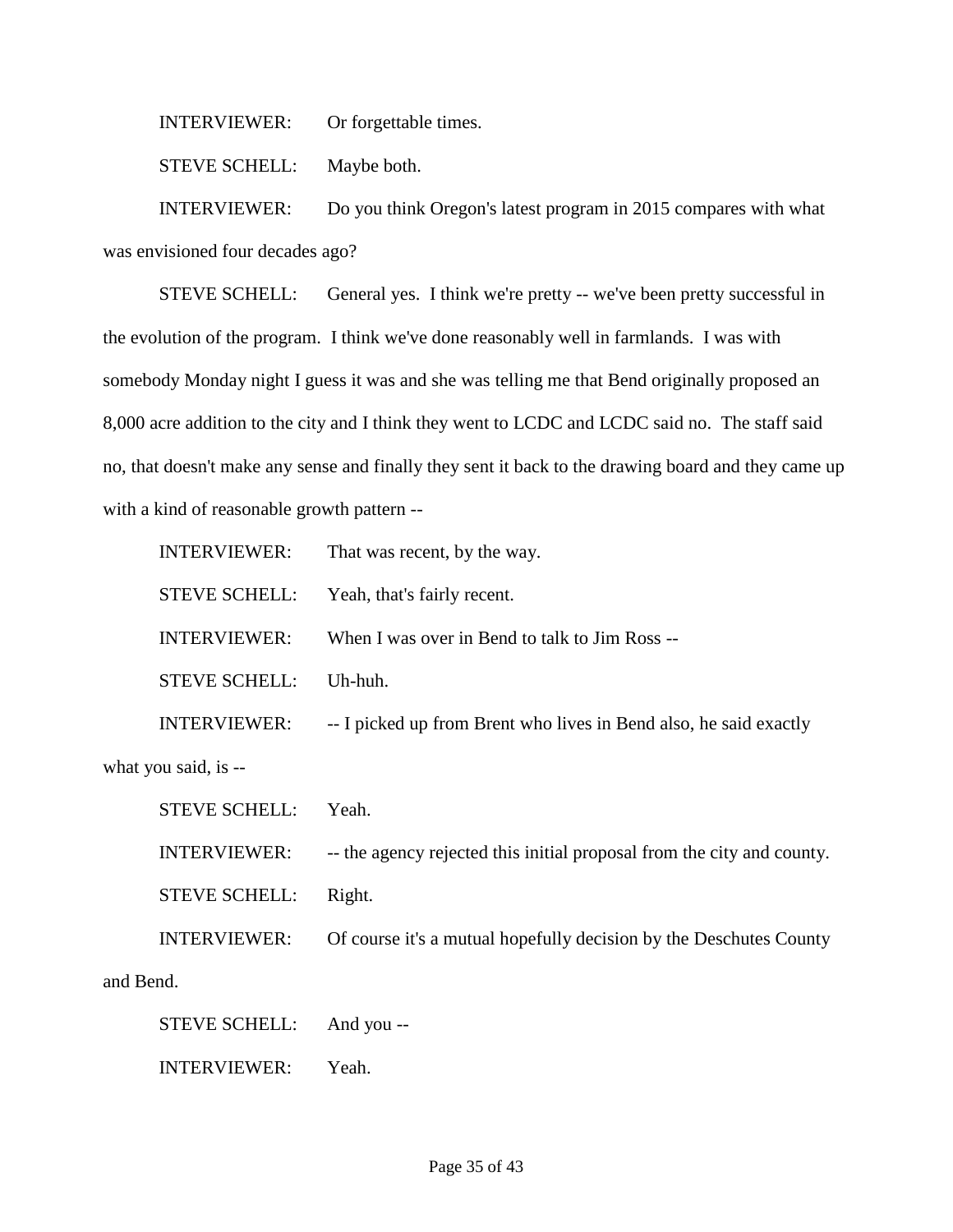STEVE SCHELL: You know you take that 8,000 acre proposal and you compare it to what Portland has done with Metro, I mean Portland is basically expanding the urban growth boundary, but only by 2,000 acres or 1,800 acres or whatever, every five, ten years, whatever. So yeah, I think if I were going to do the agricultural lands thing differently, I would start off with what has come to be rural reserves. I would have started that as an initial thing, saying okay; forever and ever this is off limits. Or at least for 50 years this is off limits, and I think that would have stabilized some of the good land, rather than just this creeping line that we've had. But we now have urban reserves and we have rural reserves, so we're making some kind of decisions, assuming we get the courts to finally agree that we've got a dual deal here.

INTERVIEWER: Steve, do you have any ideas about how in nineteen or 2015 rather, can communicate to citizens, both lay people, as well as officials and so forth, about the program? I mean that's the thing I think is one of the biggest challenges we face, is how do we get people informed about the program and --

STEVE SCHELL: Right.

INTERVIEWER: -- yes, subliminally I guess, to support it, but at least to tell them what it has done and the challenges that we face in the future. I mean those are big questions that aren't easily answered, but we need to get on it and that's I think what the strategic plan is at least in part, attempting to say. But what else can we add to that?

STEVE SCHELL: Well, first of all I think the means of communication -- the times have changed and the means of communication have changed and in terms of the times changing, in the 70's, many of us had been away to college or in the service or whatever, and we came back and said, we have a jewel and we need to protect that jewel. It's in the words of Lewis Mumford, are you able to take charge of this area, this country that you possess one way or another and do an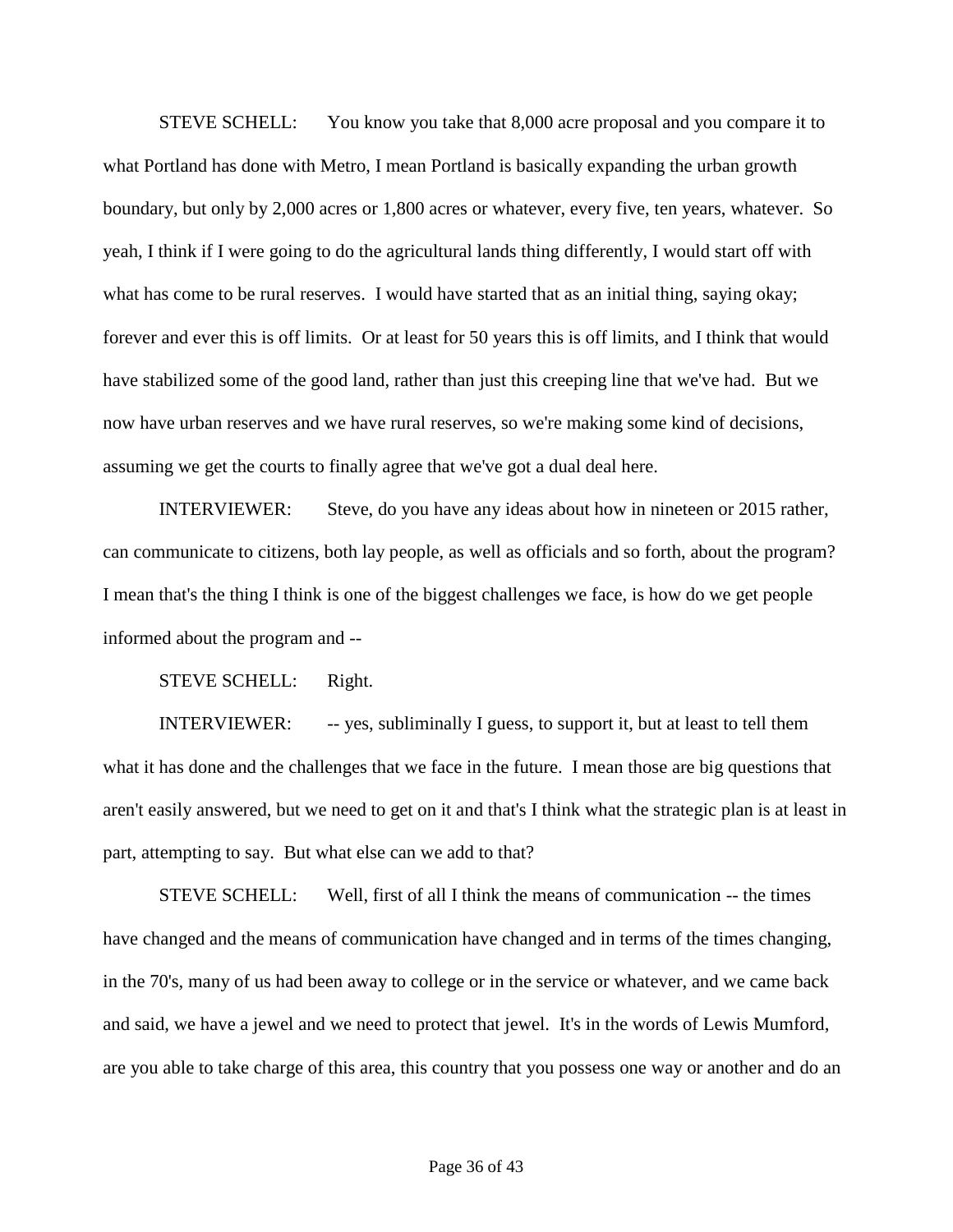adequate planning job for. And I think we felt that down in our boots at that time and I'm not sure that there's that same kind of commitment. I think people still as a whole love Oregon and they love it as a place and they do want to save the place all in all. And they also recognize that we have kind of a unique community. But as the state grows bigger population wise, the difficulty is communicating, particularly with new people, but also everybody -- saying -- and generational people. Here's the -- here's what happened. And you know the (unintelligible) stuff. You know, those who don't know history are doomed to repeat it and we see a lot of that going on even now. So I would say we've got to get away from 140 word communications on Twitter. We got to get away from just looking at somebody's Facebook and making a decision, and you know if it doesn't come up on Google on your first search you're out of here, one way or the other. That's never going to do the job one way or the other. Somebody's got to be able to articulate the process and say here's where it is. Now, is that the schools? Well yeah. Is it the politicians? Well yeah. Uh, but we need to have more effort directed at kind of what the history was, what we're trying to solve and what our failures are one way or the other through that. And one of the hopes that I've had and that a few of us who are still in the process of thinking about this and writing papers and so forth, is that we can kind of say, well here's what the history is and here's what the needs are and maybe we can go forward, based on what we had. But I'm not sure that's enough. There has to be some revitalization. That's why I thought climate change would provide that revitalization with a new goal process that would be -- that you're required to go out to talk to, you know, Lakeview and Nyssa and Dale and, you know, all of those places that frequently you only get to once every whatever it is, years. And that's what I think would enliven and bring us -- enliven the process and bring us more together as a community, one way or the other. The other thing I think is important, which is sometimes ignored is, the LCDC was a totally voluntary effort. Everybody -- nobody was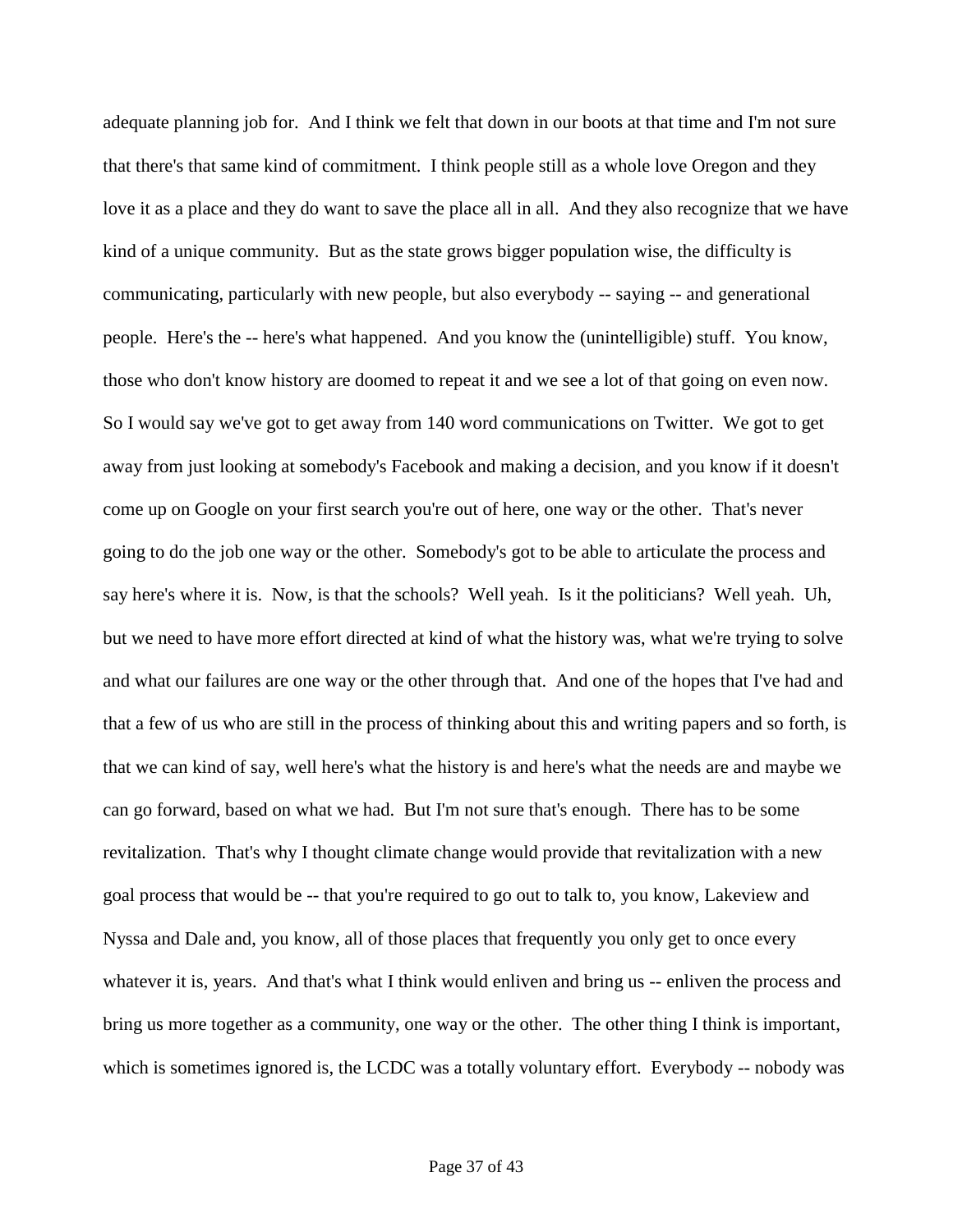paid on the LCDC. It was all free service to the state. Now, the state benefits from that. In addition to that, the people who participate benefit from that. And the way they benefit is, guess what, they get a vested interested. The vested interest is in the public interest for survival and prospering of the organization. We need to recognize opportunities and make available opportunities for greater and more participation. Meaningful participation, not just talking heads somewhere talking at one another, but that you have some kind of -- maybe just a small chunk of the decision making process. But you need to spread that as widely as possible and across jurisdictional lines, age lines, community lines, in order to enhance the capability of understanding from the nuts and bolts of it, how government works and what happened that puts you at this point right now, whatever you're doing with your little involvement.

| <b>INTERVIEWER:</b>  | That's not a job for government alone though, is it?              |
|----------------------|-------------------------------------------------------------------|
| <b>STEVE SCHELL:</b> | Absolutely not.                                                   |
| <b>INTERVIEWER:</b>  | In fact, maybe they should be --                                  |
| <b>STEVE SCHELL:</b> | It's a societal job.                                              |
| <b>INTERVIEWER:</b>  | Societal job. Maybe academic institutions, such as Oregon State's |
|                      |                                                                   |

project --

STEVE SCHELL: Uh-huh.

INTERVIEWER: -- planning forum idea of enlisting a whole range of interests and bringing them together. And I think if I were a local official and I was to get a message like, we're going to think about adopting something on climate change, I would be initially worried that we don't know anything about it and two, what you may require us to do is beyond our ability.

STEVE SCHELL: Absolutely.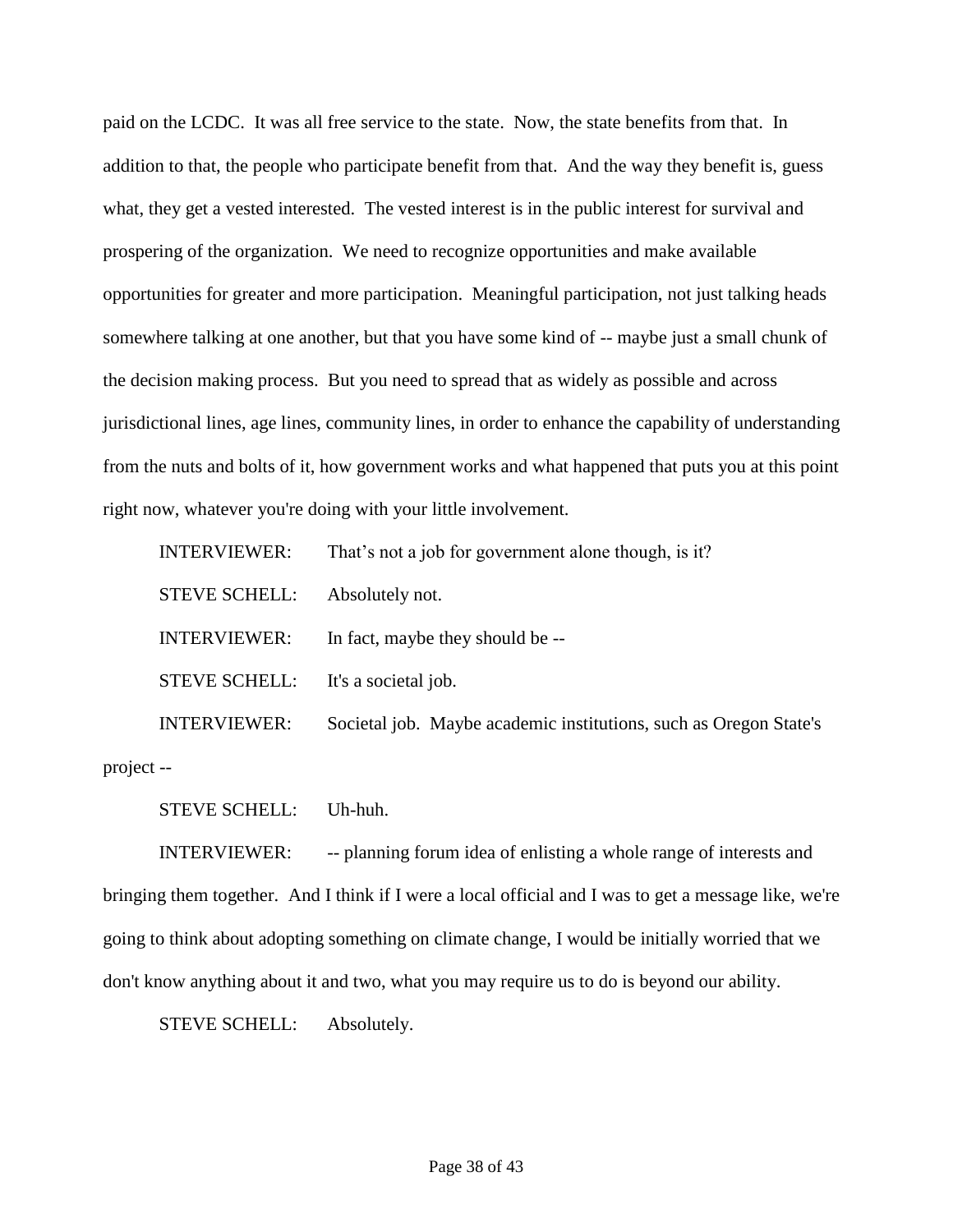INTERVIEWER: And so there's a lot of nervousness I think about, you know, big grandiose plans without some --

STEVE SCHELL: Yeah.

INTERVIEWER: -- stepping back and saying, slow down, you know, we'll take time here and  $-$  but we are going to share it together. We're going to bear (unintelligible).

STEVE SCHELL: What's his name, Terry Thompson down in Lincoln County? INTERVIEWER: I think so, yeah.

STEVE SCHELL: So I'm -- we're chatting one day and -- at some event or other and I say, well you know, climate change is you know is going to happen and we ought to be thinking about what's going on. And he says, not on my watch. And that's a real scary idea. Not on my watch. If it doesn't affect me directly and whether or not I'm going to be re-elected and what the consequences are, let's just put that aside. That isn't how the Oregon planning process works. So there's a recent case in France where a big tidal wave came in and killed a bunch of people in a small valley and the people sued the government, because they could have done things, but didn't want to spend the money or the time and there was local opposition. So they built in the flats, they allowed this kind of thing to -- the houses to be inappropriate and they killed, I don't know, 29 people or something like that through that. At some point, you have to say, what's malfeasance, what's misfeasance, what's nonfeasance. And if government refuses to do that, then government should be held accountable. That's what Mary Christina Wood and Michael Blumm are talking about with the Public Trust Doctrine.

INTERVIEWER: I've got to jump ahead a little bit because I think our time is closing down here, at least for today. A couple more questions. But Governor McCall talked about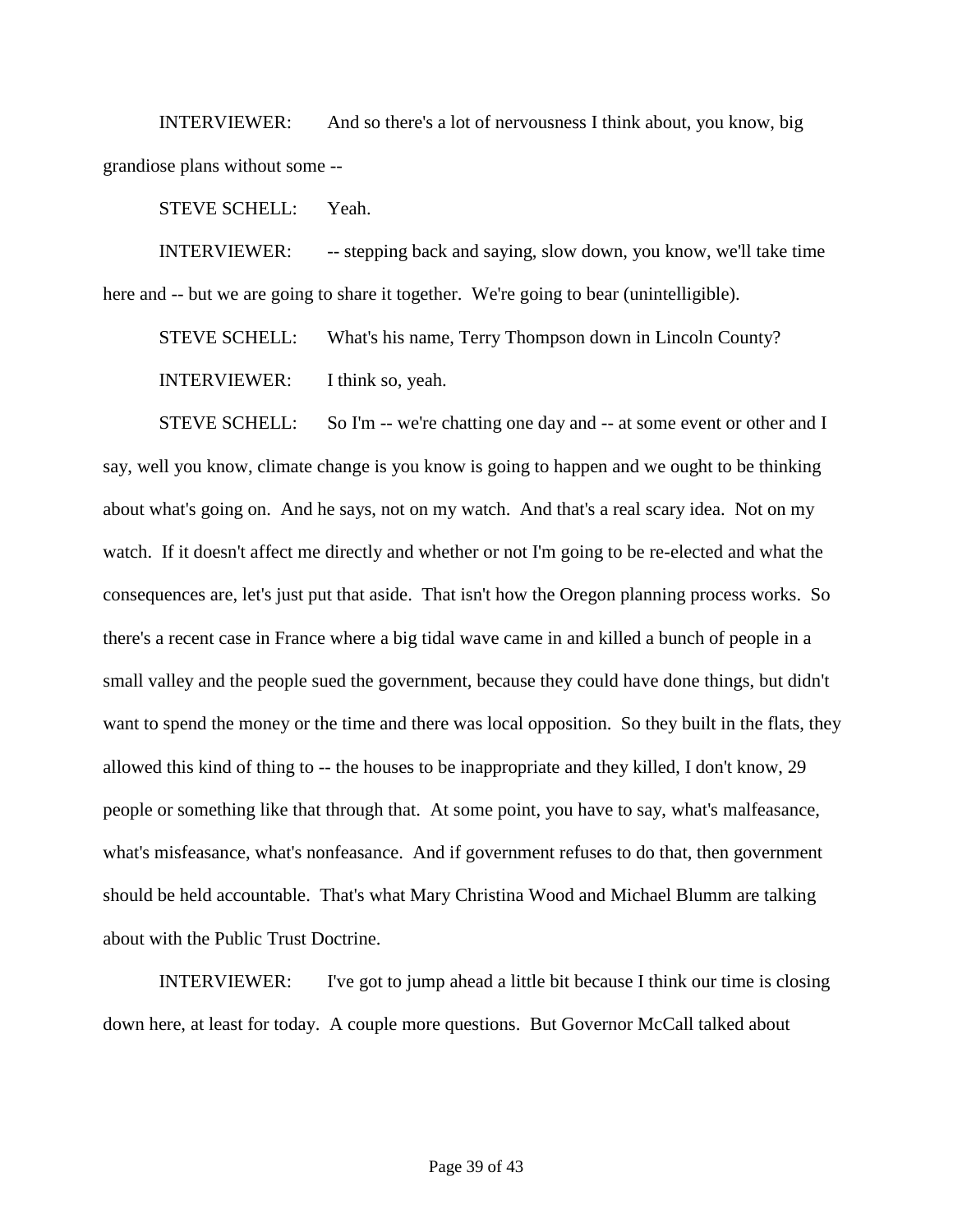livability and then you gave us some thoughts about what it means to you. Could you just sort of expand on that, Steve?

STEVE SCHELL: Sure. I mentioned several things about being a native and having pretty good access, particularly in my younger years to the process. To the political process. The thing that's really important to me is the huge -- what do they call it, the people in the land. The land is something very special, and part of it was that I'd done these tours and camped and fished and all that kind of stuff and it's all right here. And I've sort of regarded living in Oregon is not living in southeast Portland or northwest Portland or whatever, but living in the state. I live in the whole state, I don't just live in my little portion of that, and so I'm concerned about what happens in Powder River or what happens in John Day or Canyon City. Those things are important to me and I have -- I guess I have some vested interest in them in a way that I pay attention to that. So being a part of the community and being a part of the place are integral to what I regard as livability. I like being able to go to the beach in an hour. I like being able to go up and ski when I'm able to if there's enough snow to do that, and it's all within a day's activity for me. I mean, I floated the Rogue River, I don't know, eight times, ten times, something like that. It's a special place. It means a lot to me. I fished the Williamson, it's a wonderful, wonderful place, and so different. So different from where I live. If I were only paying attention to the digital world, if all I saw was the screen and what I could get up on Google to talk about whatever it is, I don't think I would have the sense of place that I think is really integral to our livability in that. So in a modern sense Jim, I think that's what livability means, at least to me. It means both an appreciation for the special place that we have and a community that shares that interest.

INTERVIEWER: I know what we were doing, the people and the land workshops, going backwards now in terms of the original 14 goals, we would go out to communities and we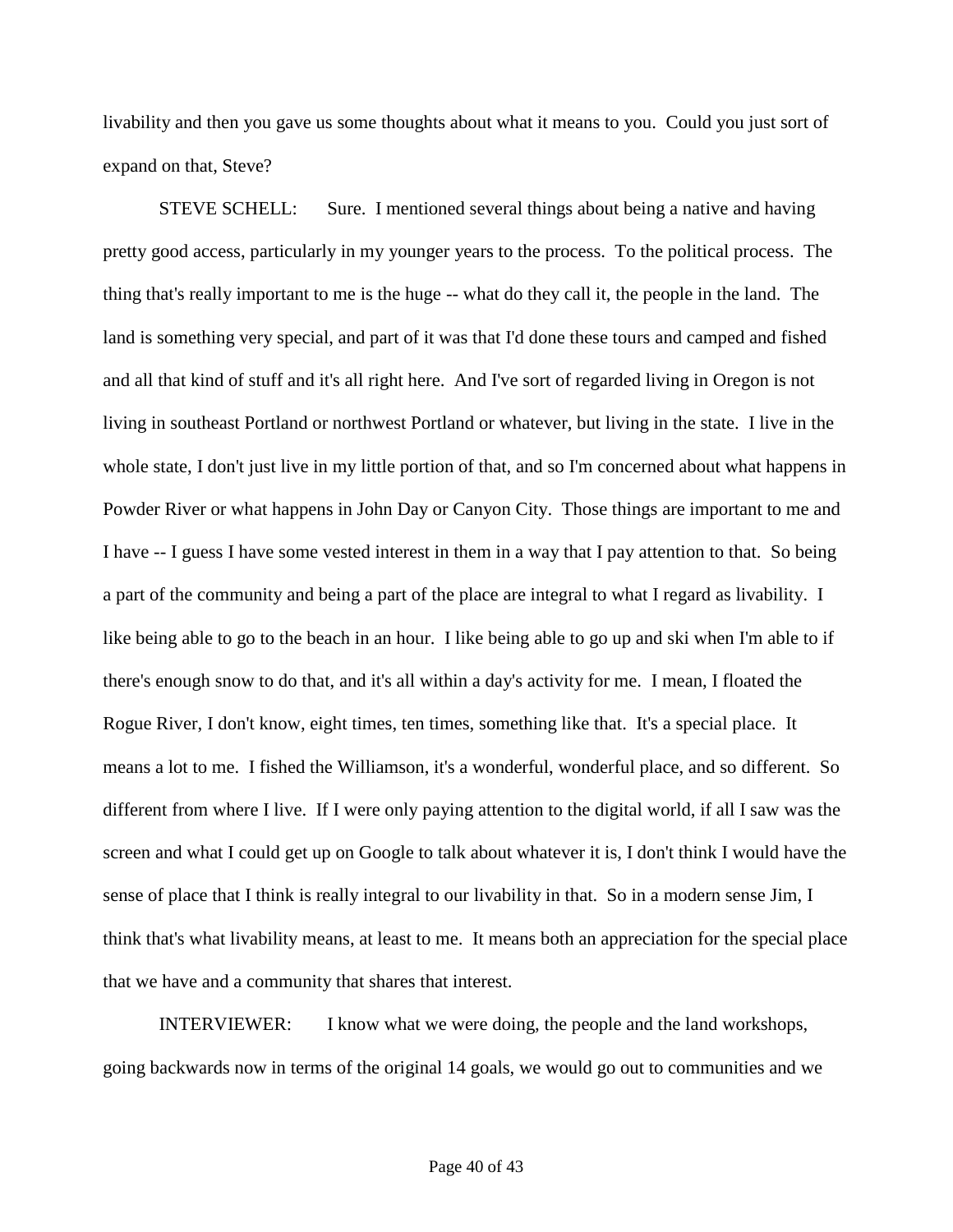would ask them what's important about your backyard, your area, but we would also ask the question -- say we're over at Baker, what about the coast, what about the other places that are not nearby but are a part of Oregon? You know, I think people, I think generally, came forward in a very positive way. I mean we were --

STEVE SCHELL: Oh yeah.

INTERVIEWER: -- talk about the techniques to protect and some of the details, but just what's important to you about Oregon and, you know, that it's not just in your neighborhood, but elsewhere around the --

STEVE SCHELL: Absolutely.

INTERVIEWER: -- this 96,000 square miles, and we need to sort of reignite that interest in that what you're just saying now is --

STEVE SCHELL: Right. INTERVIEWER: -- that Oregon is more than where I live. STEVE SCHELL: Yeah.

INTERVIEWER: Yes, it's a place where I spend or our family spends most of their time, but there's a lot more out there and we ought to somehow find ways with -- maybe with modern communication abilities and so forth or whatever to convey that to folks, around the state.

STEVE SCHELL: Right.

INTERVIEWER: And that takes education, yes, and schools and maybe there's a force of graduate students out there that could help us out and who knows. Maybe volunteers like old people.

STEVE SCHELL: Yeah, me.

INTERVIEWER: I mean --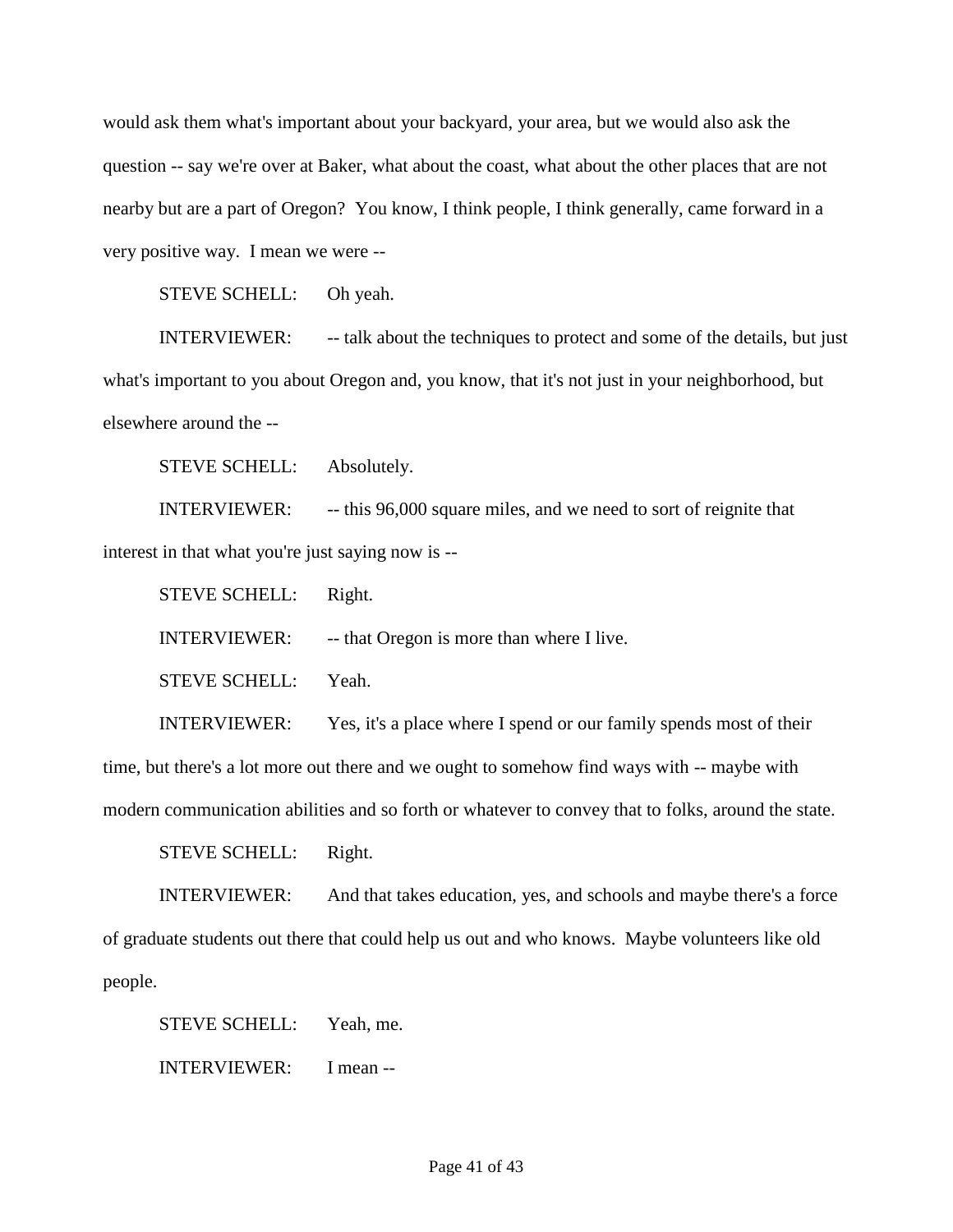STEVE SCHELL: So I have a friend, my wife was in the Peace Corp in the 60's and she had one of her Peace Corp peoples who was originally from Oregon. She now lives in Atlanta, but they have a place on a lake that's right near the New River, and so she's invited me down to --

INTERVIEWER: Oh, wow.

STEVE SCHELL: Invited us down to her cabin on that, and I'm eager to go because I know the fight over the New River and the change on the -- how it is and what happened down there and I want to take a canoe and take a look at that and see how that's worked and where that line is and that kind of thing. Yeah, so those are things that you have to live a little bit to have those kinds of involvements and experiences, but they're at least important to me.

INTERVIEWER: A few more things. One last question and two, I hope Kevin, you and Cy would agree to maybe have another interview with this gentleman here because it's been very, very enjoyable today. Really appreciate it.

STEVE SCHELL: Thank you.

INTERVIEWER: Here's the last question, based on the last 40 years, your views about the future of Oregon's Land Use Program in terms of it being achieved. Are you optimistic or are you thinking that we are not going to get to where you were just describing?

STEVE SCHELL: I think, unless it figures out how to get out of the stove pipe that it's currently in, it will continue. I don't think it will be repealed, it will continue. But probably, it will be relatively starved for money over time and therefore it will -- its options will be limited. There will be money flowing in from the federal government and there will be some state money, but it's really -- it's not encompassing like it should be, and I think it needs to be revitalized, because I think the program -- if we really care about this place, the program has to continue and I think be updated to meet the times, both from the standpoint of recognizing that intergovernmental